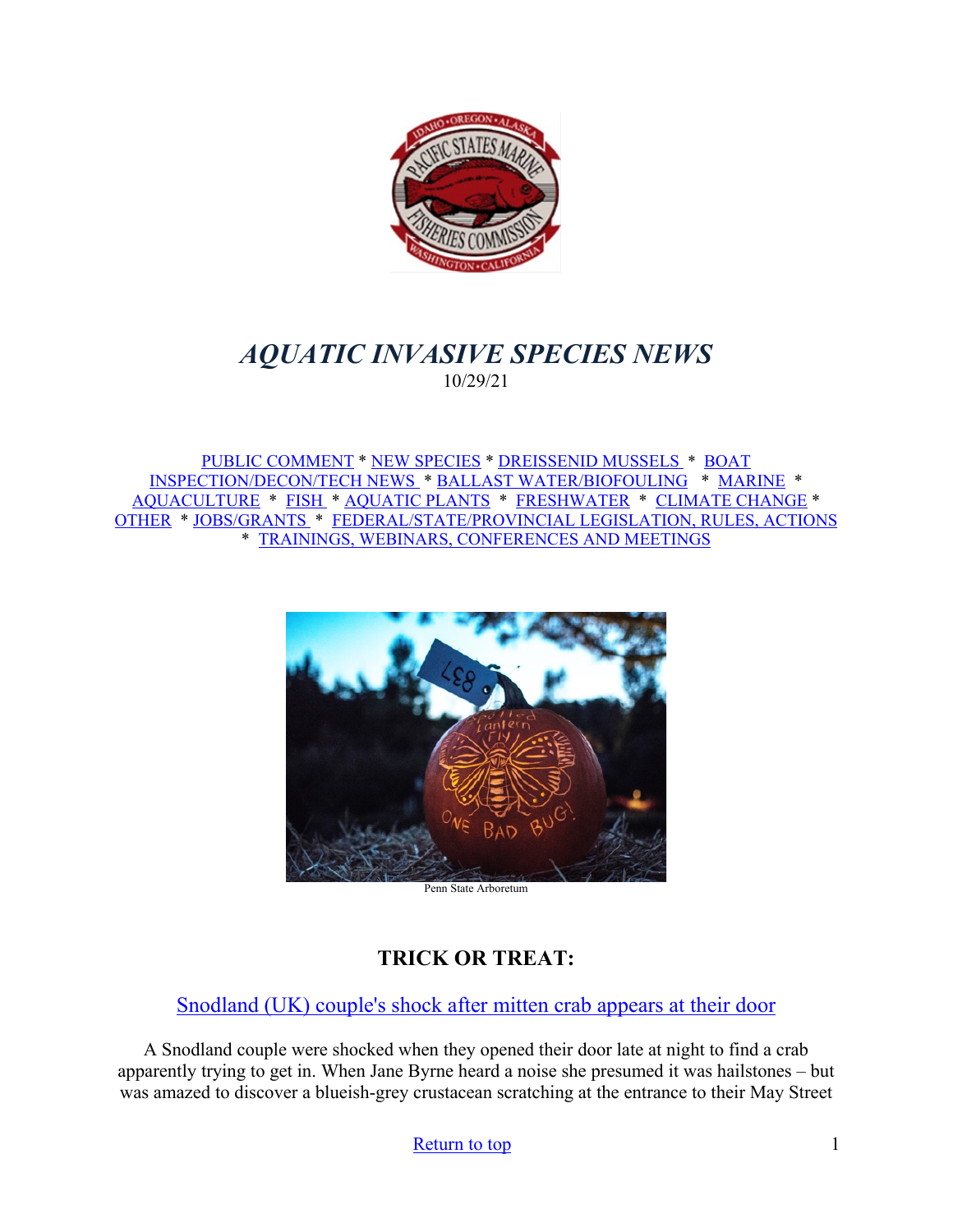house at around 10pm yesterday. Peter Byrne, 63, said: "We were watching the news. My wife thought it was hailstones, she opened the door and looked and then shrieked 'It's a crab trying to get in the door', so I grabbed the fly swatter. "The 3.5 inch-wide crab had put one claw across the threshold, as if to try and get into their home, the couple say. "You see on TV when they put a foot in the door to stop it being shut, that's almost what it was like," Mr. Byrne added. [Full

[Story\]](https://www.kentonline.co.uk/malling/news/couple-shocked-by-crab-knocking-at-their-door-255982/)



## [Asian carp don't like Mötley Crüe](https://www.advantagenews.com/news/local/granite-city-news/asian-carp-dont-like-motley-crue/article_3ea601bc-3111-11ec-b178-c71129388327.html)

<span id="page-1-0"></span>Tom Heinold serves as chief of operations for the U.S. Army Corps of Engineers-Rock Island District. He's heard plenty of talk about the Asian carp and the threat to the upper Mississippi River and other Illinois waterways. Heinold says researchers recently deployed submersible speakers in the river near Keokuk, Iowa, testing a wide range of frequencies and pitches. "Believe it or not, they hate Mötley Crüe the most… That sound scares Asian carp out of their pants" [\[Full Story\]](https://www.advantagenews.com/news/local/granite-city-news/asian-carp-dont-like-motley-crue/article_3ea601bc-3111-11ec-b178-c71129388327.html) [\[Ready to Ride\]](https://youtu.be/ybcxIpb-R_0)

## **PUBLIC COMMENT**

## **NEW SPECIES SIGHTINGS**

<span id="page-1-1"></span>**Want to get more new species alerts?** USGS NAS:<https://nas.er.usgs.gov/AlertSystem/default.aspx> IMAP INVASIVES: [https://www.imapinvasives.org](https://www.imapinvasives.org/)

## **DREISSENIDS**

[Minnesota] [Zebra mussels confirmed in Mahnomen Lake and East Mahnomen Lake in Crow Wing County](https://www.dnr.state.mn.us/news/2021/10/22/zebra-mussels-confirmed-mahnomen-lake-and-east-mahnomen-lake-crow-wing-county)   $(10/22/21)$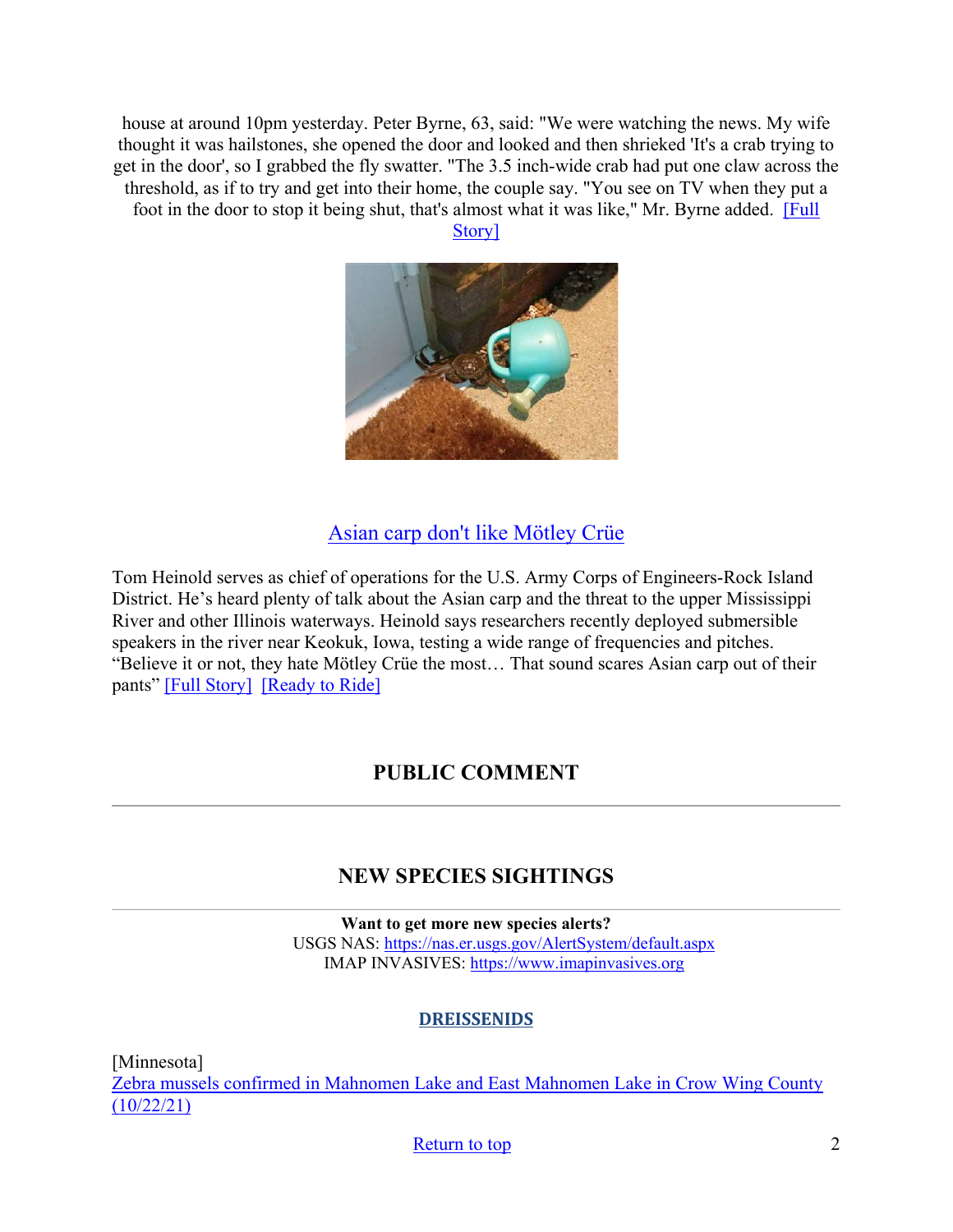The Minnesota Department of Natural Resources has confirmed a report of zebra mussels in Mahnomen Lake and East Mahnomen Lake in Crow Wing County.

A landowner reported finding zebra mussels on equipment in front of their property on Mahnomen Lake. A DNR invasive species specialist immediately found numerous and abundant adult zebra mussels on a dock post.

[Zebra mussels confirmed in Upper South Long Lake in Crow Wing County \(10/22/21\)](https://www.dnr.state.mn.us/news/2021/10/22/zebra-mussels-confirmed-upper-south-long-lake-crow-wing-county)

The Minnesota Department of Natural Resources (DNR) has confirmed a report of zebra mussels in Upper South Long Lake, near Brainerd in Crow Wing County. Five hundred feet of the Nokasippi River immediately upstream and downstream of South Long Lake will also be listed for zebra mussels. A lake service provider business informed a landowner that they may have found zebra mussels on dock equipment in Upper South Long Lake when removing it for the season. The landowner contacted the lake association, who reported it to the DNR. A DNR invasive species specialist found adult zebra mussels on dock equipment at the site of the initial report and on dock equipment on the opposite shore of the lake.

## **OTHER AIS**

[A 'living fossil' alligator gar is found for the first time in a Kansas river \(10/13/21\)](https://www.cnn.com/2021/10/13/us/alligator-gar-living-fossil-kansas-scn/index.html)

A creature known as a "living fossil" -- the alligator gar -- has found its way to Kansas for the first time in documented history. Angler Danny Lee "Butch" Smith caught the 4.5-foot, 39.5 pound (1.37-meter, 17.92-kilogram) fish September 20 on a routine fishing trip in the Neosho River, according to the Kansas Department of Wildlife and Parks. The alligator gar's fossil records date back to nearly 100 million years ago, hence the nickname "living fossil fish." Smith has seen gar before -- longnose, shortnose and spotted gar are local to Kansas -- but nothing like this one. That's because alligator gar are not native to Kansas waters. [\[USGS NAS\]](https://nas.er.usgs.gov/queries/specimenviewer.aspx?SpecimenID=1670426)

## **WATCH LIST**

Washington State entomologists call for public help after possible spotted lanternfly detection [\(10/27/21\)](https://wastatedeptag.blogspot.com/2021/10/state-entomologists-call-for-public.html)

[Montana Wants Help From Public In Reporting Snapping Turtle Sightings West Of Divide](https://www.cbbulletin.com/montana-wants-help-from-public-in-reporting-snapping-turtle-sightings-west-of-divide/)   $(5/20/21)$ 

[Washington] [First Asian giant hornet nest of 2021 found near Blaine \(8/20/21\)](https://www.newsbreak.com/news/2346988490362/first-asian-giant-hornet-nest-of-2021-found-near-blaine)

[Canada] DFO wants people to report sightings of European Green Crabs in the Salish Sea. Sightings can be reported to [AISPACIFIC@dfo-mpo.gc.ca](mailto:AISPACIFIC@dfo-mpo.gc.ca)

[Canada] [What the shell is out there? Columbia Shuswap Invasive Species Society wants help](https://www.castanet.net/news/Salmon-Arm/344047/Columbia-Shuswap-Invasive-Species-Society-wants-help-documenting-what-kinds-of-shells-are-out-there)  [documenting what kinds of shells are out there.](https://www.castanet.net/news/Salmon-Arm/344047/Columbia-Shuswap-Invasive-Species-Society-wants-help-documenting-what-kinds-of-shells-are-out-there)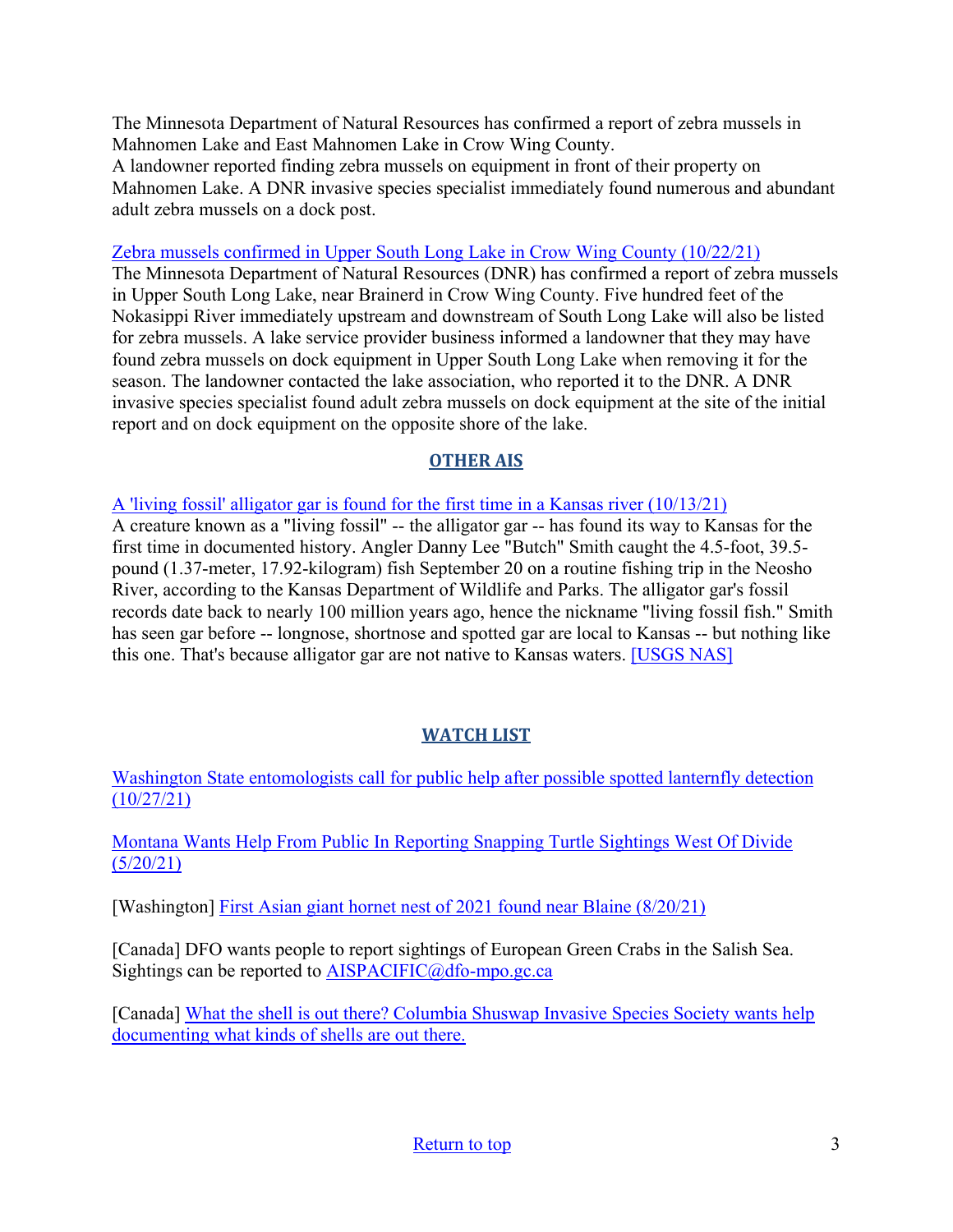### <span id="page-3-0"></span>[Tonka Bay Marina owner honored for efforts to control invasive species \(10/26/21\)](https://www.hometownsource.com/sun_sailor/community/excelsior_southlake/tonka-bay-marina-owner-honored-for-efforts-to-control-invasive-species/article_a0452840-367e-11ec-894c-2f8b81a62ff8.html)

Tonka Bay Marina owner Gabriel Jabbour was named one of the first-ever recipients of the Minnesota Aquatic Invasive Species Research Center's Research Partnership Award. He was the first individual award recipient at the center's annual Research  $\&$  Management Showcase event on Sept 22. Jabbour is a long-time research partner and former board member of the MAISRC, which is part of the University of Minnesota. Two of Jabbour's notable projects include providing field support to zebra mussel suppression studies by using copper in Lake Minnetonka, and working toward developing anti-fouling coatings to prevent zebra mussel settlement. Jabbour and others at MAISRC returned to the lake recently alongside their partner, the United States Geological Survey, who is considering another evaluation next year to continue the projects that began in 2018.

#### [\[California\] Fishermen losing hope of fishing at San Justo Reservoir again \(10/23/21\)](https://benitolink.com/fishermen-losing-hope-of-fishing-at-san-justo-reservoir-again/)

Like many local fishermen, Jeff Contival has been waiting for San Justo Reservoir to reopen since it closed in 2008. But the 83-year-old Hollister native has begun to lose hope that he'll ever fish there again… The property where the reservoir is located— only three miles southwest of Hollister on 2265 Union Road— is 383 acres and has been closed for 13 years due to an infestation of invasive zebra mussels. These mollusks filter out the algae native species need for food, then attach to and incapacitate native mussels. "The reservoir is not likely to be open until it can be ensured that there is a complete eradication of the zebra mussels," said Jeff Cattaneo, district manager of San Benito County Water District. "And even with the plan that is in place, there is still no guarantee that that is going to work because it's still experimental."

#### [\[North Dakota\] Moss balls to pontoons: Efforts to combat zebra mussels range from aquariums](https://bismarcktribune.com/special-section/moss-balls-to-pontoons-efforts-to-combat-zebra-mussels-range-from-aquariums-to-lakes/article_0a0242f1-b4f2-54d2-82ab-2b84f1663b40.html)  [to lakes \(10/23/21\)](https://bismarcktribune.com/special-section/moss-balls-to-pontoons-efforts-to-combat-zebra-mussels-range-from-aquariums-to-lakes/article_0a0242f1-b4f2-54d2-82ab-2b84f1663b40.html)

Invasive zebra mussels were confirmed in two more eastern North Dakota water bodies this year, and an alert boat inspector might be the only reason it stayed out of a major fishery in the central part of the state. Concerns weren't relegated only to lakes and rivers, either -- home fish aquarium owners were asked to properly dispose of moss balls after zebra mussels were found in some product sold at pet stores in Bismarck and Fargo.

#### [Why Were So Many Species of Mussels Just Declared Extinct? \(10/10/21\)](https://www.sierraclub.org/sierra/why-were-so-many-species-mussels-just-declared-extinct)

North America's native mussels are also battling invaders. To illustrate the point during our Zoom call, Hern reached into a cabinet and pulled out a six-inch fragile papershell mussel that had been overrun by an armada of tiny striped zebra mussels. Death had frozen the "zebs" and their host in an eerie tableau. Hern could tell by the placement of two holes that despite everything, the fragile papershell had managed to poke its siphons through the cluster to eat and breathe.

#### [12 years after landmark infestation, North Texas officials' fight against zebra mussels continues](https://starlocalmedia.com/allenamerican/12-years-after-landmark-infestation-north-texas-officials-fight-against-zebra-mussels-continues/article_1d5257b8-2897-11ec-95d0-23cc926858c7.html)  [\(10/9/21\)](https://starlocalmedia.com/allenamerican/12-years-after-landmark-infestation-north-texas-officials-fight-against-zebra-mussels-continues/article_1d5257b8-2897-11ec-95d0-23cc926858c7.html)

It has been 12 years since a zebra mussel infestation was first identified in Texas, but the fight against their spread continues.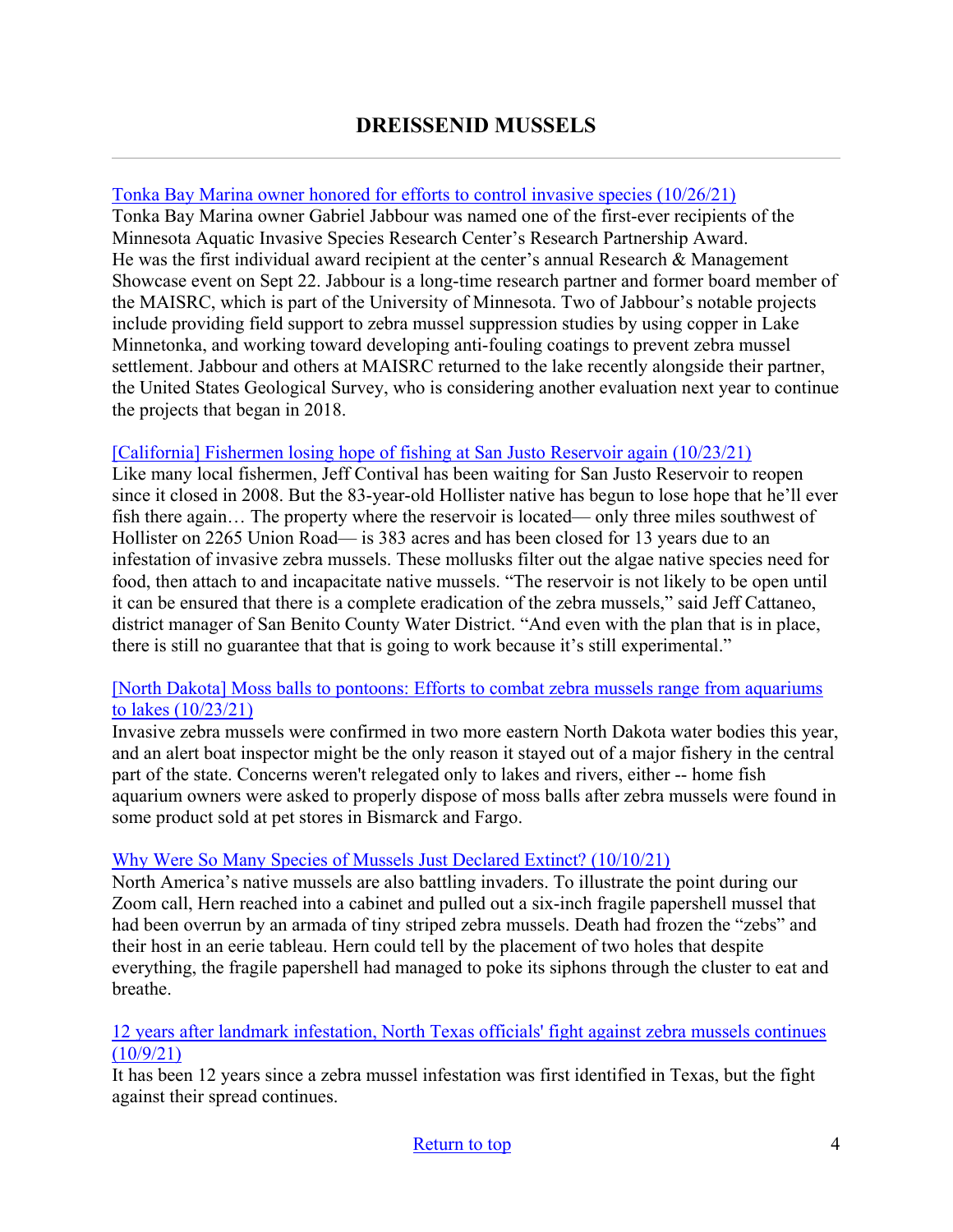The invasive mollusk species made its first known infestation in Lake Texoma in 2009 and has since spread to Lake Lewisville, Lake Grapevine and Lake Ray Roberts. North Texas reservoirs such as Lake Ray Hubbard have been categorized by parks officials as "suspect," meaning juvenile mussels or larvae were found once in the water.

## **BOAT INSPECTION/DECON/TECH NEWS**

<span id="page-4-0"></span>[Lake Tahoe boaters bring record invasive species in 2021 \(10/25/21\)](https://mynews4.com/news/local/lake-tahoe-boaters-bring-record-invasive-species-in-2021)

Inspectors protecting Lake Tahoe stopped a record number of boaters carrying invasive mussel species in 2021… Despite hurdles from COVID-19, hazardous air quality and evacuations from the Caldor Fire, Lake Tahoe's Watercraft Inspection Program had a successful season. The organization says there have been no new invasive species detected in the Lake Tahoe Region.

### [\[Colorado\] Closure in Place for Taylor Park Reservoir Boat Inspection Station \(10/23/21\)](https://www.highcountryshopper.com/community/north_fork/closure-in-place-for-taylor-park-reservoir-boat-inspection-station/article_54c49aee-3382-11ec-8b40-3b8a087c18f4.html)

The Grand Mesa, Uncompahgre and Gunnison (GMUG) National Forests issued a Forest Order prohibiting motorized watercraft which contains a bilge system and/or a ballast on Taylor Park Reservoir, with the exception of when official Aquatic Nuisance Species (ANS) watercraft inspectors are operating. Colorado Parks and Wildlife closed the ANS inspection station at the Taylor Park Marina Sunday, Oct. 17, 2021.

#### [Manitobans reminded to comply with aquatic invasive species requirements \(10/19/21\)](https://www.mysteinbach.ca/news/9847/manitobans-reminded-to-comply-with-aquatic-invasive-species-requirements/)

Manitoba Agriculture and Resource Development is reminding boaters, anglers and other water users to remain vigilant as the open-water season ends, and to make sure they properly inspect and remove aquatic invasive species (AIS) before they transport their watercraft and waterrelated equipment.

#### [\[California\] Boat Registration and Mussel Fee Stickers Now Offered Separately](https://files.constantcontact.com/16d71d7c401/ca27eecc-661e-4d1a-aac4-e8efe4021880.pdf)

Starting September 2021, the purchase of a Mussel Fee sticker is now a separate transaction from your vessel registration and renewal. Vessel owners may purchase the Mussel Fee Sticker directly from DMV's website at dmv.ca.gov/musselfee or through their local DMV field office. Vessel owners will no longer have the option to buy it via telephone, mail, or third-party vendor. Refer to DBW's Mussel Fee Sticker Insert for more information about this process.

# **BALLAST WATER/BIOFOULING**

<span id="page-4-1"></span>[Marine Safety Center issues Ballast Water Management System Type Approval Certificate to](https://mariners.coastguard.blog/2021/10/27/marine-safety-center-issues-ballast-water-management-system-type-approval-certificate-to-hyundai-heavy-industries-co-ltd-2/?utm_source=feedburner&utm_medium=email&utm_campaign=Feed%3A+MaritimeCommons+%28Maritime+Commons%29)  [Hyundai Heavy Industries Co., Ltd. \(10/27/21\)](https://mariners.coastguard.blog/2021/10/27/marine-safety-center-issues-ballast-water-management-system-type-approval-certificate-to-hyundai-heavy-industries-co-ltd-2/?utm_source=feedburner&utm_medium=email&utm_campaign=Feed%3A+MaritimeCommons+%28Maritime+Commons%29)

The Coast Guard Marine Safety Center issued the 45th U.S. Coast Guard Ballast Water Management System Type Approval Certificate to Hyundai Heavy Industries Co., Ltd. after a detailed review of the manufacturer's type approval application determined the system met the requirements of 46 CFR 162.060. The treatment principle of the HiBallast NF BWMS consists of electrolysis treatment during uptake and neutralization at discharge. This approval covers models with maximum treatment rated capacities between 75 m3/h and 10,000 m3/h.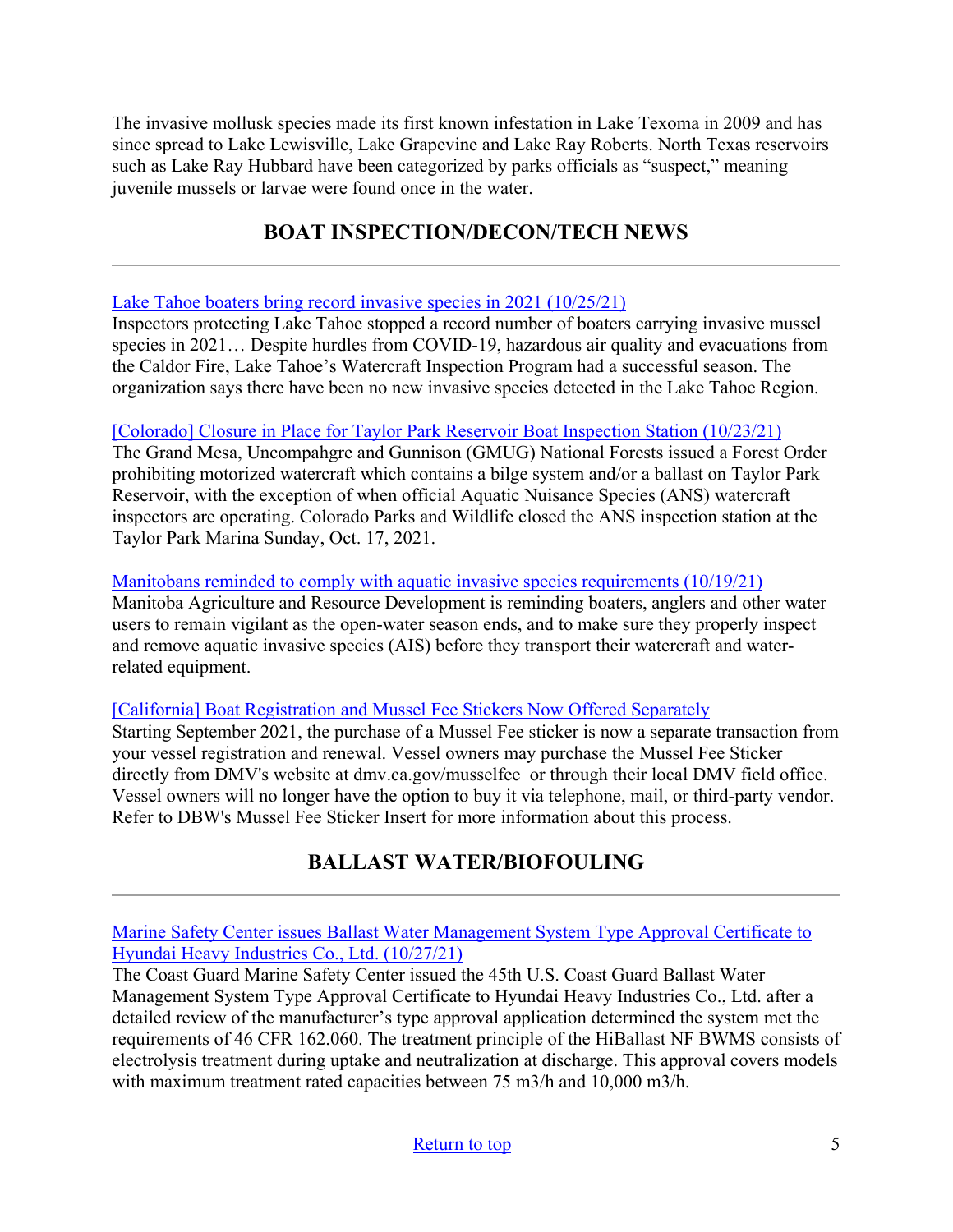#### [California adopts federal ballast water discharge standards \(10/15/21\)](https://www.slc.ca.gov/marine-invasive-species-program/ca-adopts-federal-ballast-water-discharge-standards/)

The Commission has adopted regulatory amendments that will implement the federal ballast water discharge standards for vessels arriving at California ports, among other provisions. These changes will become effective on January 1, 2022. The adopted regulations amend sections 2291, 2292, 2293, 2294, 2295, 2296, and 2297 of Article 4.7 of Title 2, Division 3, Chapter 1 of the California Code of Regulations (CCR).

#### [\[Australia\] Marine authorities on alert after invasive Asian green mussel found in Cairns](https://www.tropicnow.com.au/2021/october/11/marine-authorities-on-alert-after-invasive-asian-green-mussel-found-in-cairns)   $(10/11/21)$

Biosecurity authorities are undertaking investigations after a single, mature Asian green mussel was found on a boat moored in Trinity Inlet. The mussel (*Perna viridisis)* is an invasive and prohibited pest, which is poisonous to humans if eaten and capable of out-competing native marine life. The vessel is understood to have been moored in the inlet since 2013.

## **MARINE**

#### <span id="page-5-0"></span>[Invasive crabs are wreaking havoc on Maine's coast \(10/26/21\)](https://bangordailynews.com/2021/10/26/homestead/invasive-crabs-are-wreaking-havoc-on-maines-coast-joam40zk0w/)

For the past few years, the Gulf of Maine Research Institute has spearheaded a citizen science project where students identify and catalogue two invasive crab species — the European green crab and the Asian shore crab — along with native crabs. Recently, students from Kennebunk High School counted the most crabs that the institute has ever seen in one area. The recordsetting numbers are indicative of an exploding invasive crab population, which wreaks havoc on Maine's fisheries and coastal ecosystems by eating their way through local shellfish and outcompeting native species. By enlisting local students to help count the populations, scientists are collecting more data and also inspiring the next generation of environmental activists.

#### [It came from the \(Red\) Sea! Invasive fish spur creative responses in Cyprus \(10/8/21\)](https://www.csmonitor.com/World/Europe/2021/1008/It-came-from-the-Red-Sea!-Invasive-fish-spur-creative-responses-in-Cyprus?cmpid=ema:mkt:20211014&src=highlight)

Blue and white fishing boats cluster in a busy harbor in Cyprus, their decks covered in ropes, baskets, and fishing nets. Fishers in sun-bleached caps sluice down the decks as cats forage for scraps in the shade – a typical Mediterranean scene. What is much less typical is the catch these boats are pulling up from the ocean depths.

Cypriot fishers are snagging fish from the Indian Ocean and Red Sea in place of calamari, sardines, and other traditional staples of beachside tavernas. Around 800 exotic species of marine life, from fish to urchins, have entered the Mediterranean through the Suez Canal, posing acute challenges for the Cypriot fishing industry.

#### [A New Ecological Threat: Coral Smothering alga Spreads in Papahānaumokuākea \(10/6/21\)](https://medium.com/usfwspacificislands/a-new-ecological-threat-coral-smothering-alga-spreads-in-papah%C4%81naumoku%C4%81kea-e11f93f60279)

*Chondria tumulosa* is a newly-identified, fast-growing species of alga recently discovered in Papahānaumokuākea Marine National Monument (Monument) that is posing a major threat to the Monument's ocean ecosystem. It acts like highly invasive algae with the potential to overgrow entire reefs. The discovery of the outbreak in the Monument first occurred just south of Midway Atoll, at Pearl and Hermes Atoll (Manawai) during a NOAA cruise in 2019. On that expedition, researchers expected to see the typical brilliant colors from stony corals. Instead, they saw mats of the red alga stretching for the length of football fields, smothering native corals. Not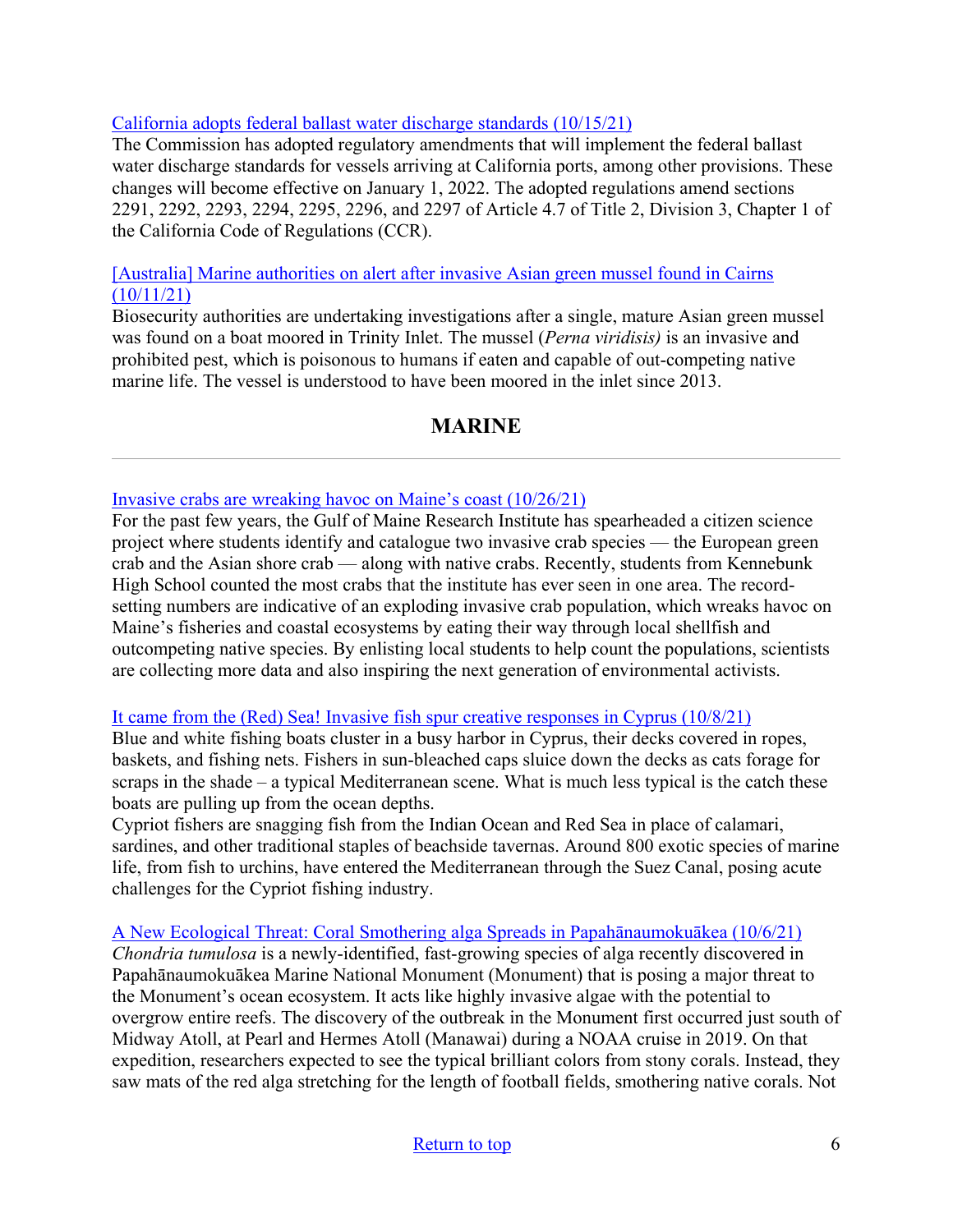only were colorful corals not in sight; none of the usual grazing fishes, such as parrotfish, were nearby.

# **AQUACULTURE**

#### <span id="page-6-0"></span>[New Fisheries Minister no fan of salmon farms in BC's oceans \(10/26/21\)](https://seawestnews.com/new-fisheries-minister-no-fan-of-salmon-farms-in-bcs-oceans/?utm_campaign=shareaholic&utm_medium=email_this&utm_source=email)

Despite her record as being opposed to open-net salmon farms in BC's oceans, the aquaculture industry says it will work with Joyce Murray, Canada's new Minister of Fisheries and Oceans, to achieve the next level of sustainable seafood production

#### [Mowi blames Canadian government for BC hatchery closure \(10/26/21\)](https://www.fishfarmingexpert.com/article/mowi-blames-canadian-government-for-bc-hatchery-closure/)

Mowi Canada West today announced the temporary shutdown of its Dalrymple salmon hatchery near Sayward, British Columbia. It said the decision was a direct result of the Liberal Government's decision on December 17 last year to cancel 19 salmon farming licences in the Discovery Islands.22 hours ago

[Federal court hearing on B.C.'s Discovery Island fish farm phase-out underway; Opposing](https://www.mapleridgenews.com/news/federal-court-hearing-on-discovery-island-fish-farm-phase-out-underway/)  [arguments from aquaculture companies and environmental organizations being heard \(10/20/21\)](https://www.mapleridgenews.com/news/federal-court-hearing-on-discovery-island-fish-farm-phase-out-underway/) This week, the Federal Court of Canada is hearing whether to uphold a previous ministerial order to phase out open pen salmon farms in the Discovery Islands.

### [Opinion: Dr Adam Hughes asks: What does "sustainable investment" in the Blue Economy mean](https://www.fishfarmermagazine.com/opinion/a-question-of-definition/)  [for fish farming? \(10/20/21\)](https://www.fishfarmermagazine.com/opinion/a-question-of-definition/)

If the marine economy were a country, its GDP would rank about 7th globally in line with France or California… There has been significant debate, however, as to whether all sectors of the marine economy are sustainable – and questions over what "sustainability" actually means in the context of the Blue Economy. There has been significant debate, however, as to whether all sectors of the marine economy are sustainable – and questions over what "sustainability" actually means in the context of the Blue Economy. The term "Blue Economy" emerged from the Rio+20 talks and was defined as recognising the ocean space and resources as an essential component of global economic growth and prosperity; although it makes the distinction that the Blue Economy is a conscious de-coupling of socio-economic development from environmental degradation

#### [Fishy fear mongering dominates new anti-salmon farm campaign \(10/18/21\)](https://seawestnews.com/fishy-fear-mongering-dominates-new-anti-salmon-farm-campaign/)

Fearing science will drown out their fear mongering, BC's anti-salmon farm activists are launching a new campaign to decimate the province's aquaculture industry, a world leader in sustainable seafood production.

Using a litany of false assertions, the group has roped in the Wilderness Tourism Association of BC (WTABC) saying the lack of definitive action to remove the open-net fish farms is putting the long term economic viability of the province's multi-billion-dollar tourism industry at risk.

[Aquaculture propels First Nations, tribal communities towards 'self-reliance' \(10/14/21\)](https://seawestnews.com/aquaculture-propels-first-nations-tribal-communities-towards-self-reliance/?fbclid=IwAR01sJ1bvx-ppJ35HkQ_HZUnkOAzT3RgzruS4N_-4liJZYyCCanp8dtb4eM)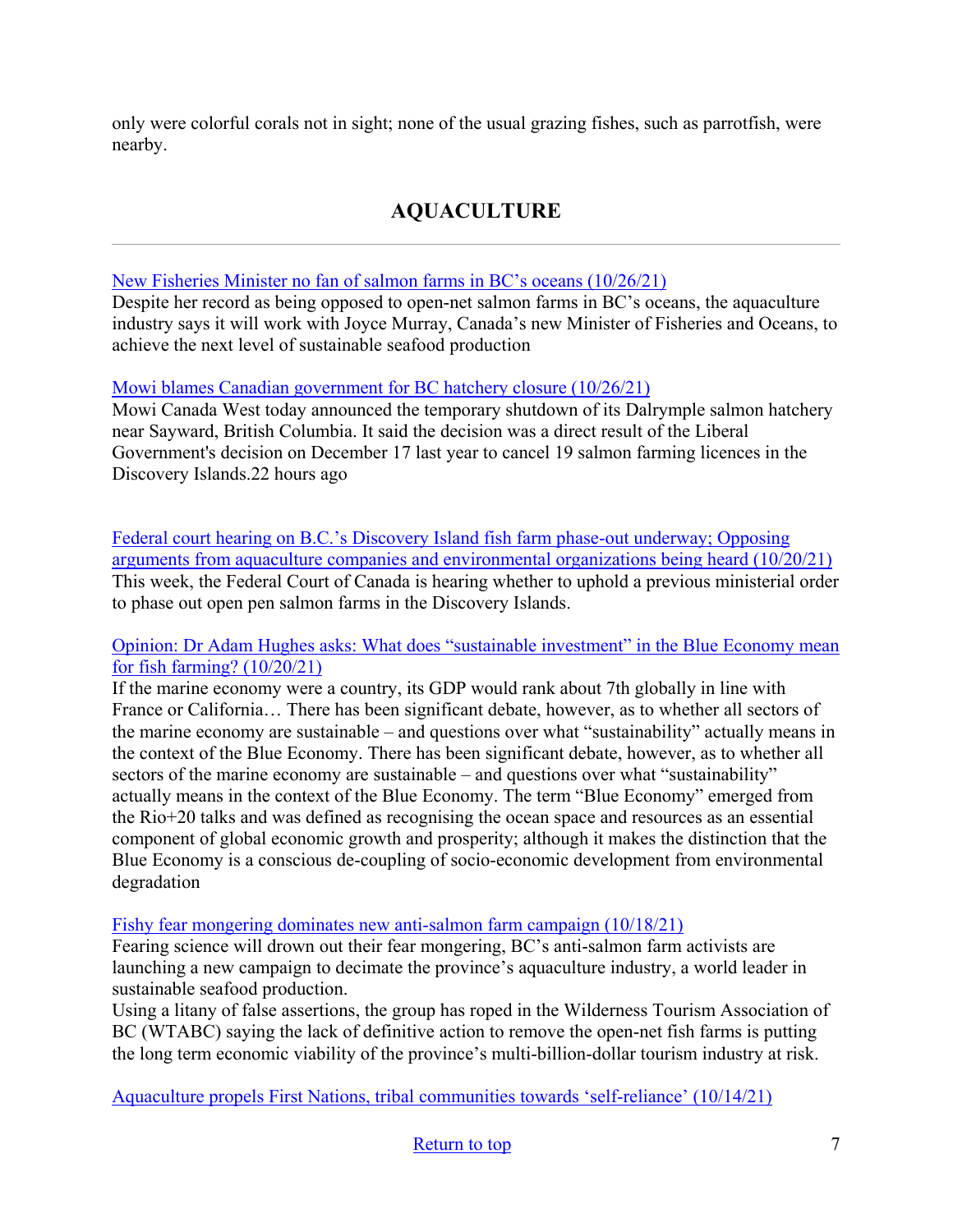Tribal communities across the Pacific Northwest are diversifying into aquaculture to provide economic opportunities and food security for their people.

"As we work to restore salmon populations in Puget Sound, tribes are finding creative ways to feed their members and become more self-sufficient," said Todd Myers, Environmental Director of Washington Policy Center.

<span id="page-7-0"></span>"Tribes have the local control and flexibility that allows them to follow good science to manage aquaculture that is sustainable and provides healthy food," he said.

## **FISH**

[American Shad in the Columbia River: Past, Present, Future \(10/22/21\)](https://www.nwcouncil.org/reports/american-shad-columbia-river-past-present-future)  We generally lack basic information on the many potential ecological interactions between shad and native species.

### [An Undesired Invasive Reef Fish May Soon Increase Hawaiʻi Food Security \(10/27/21\)](https://www.fisheries.noaa.gov/feature-story/undesired-invasive-reef-fish-may-soon-increase-hawaii-food-security?utm_medium=email&utm_source=govdelivery)

For the project, Conservation International (CI) Hawai'i is teaming up with Chef Hui to bring collaborative action among local fishers, chefs, and restaurants. They will work with the State of Hawaiʻi Division of Aquatic Resources (DAR) and others to develop a market for the underutilized and largely undesired taʻape. To that end, CI Hawaiʻi and Chef Hui have formed the Sustainable Seafood Council, a network of Hawaiʻi-based chefs. The council will identify and promote opportunities to improve business practices along the seafood supply chain. They are also creating new recipes for taʻape for the public to try at home or in restaurants.

[Local divers win Lionfish Harvest challenge, invasive fish population shrinking \(10/7/21\)](https://www.wkrg.com/northwest-florida/local-divers-win-lionfish-harvest-challenge-invasive-fish-population-shrinking/) "We're so lucky the State of Florida is incentivizing us to do something we would all probably do anyways," said Bowman. "We would all still go scuba diving, we would all still hunt fish. The State of Florida is giving us extra and added reasons to do something we all love." … Both divers say the fish population was lower this year than most.

Arthur R. Cooper, Dana M. Infante, Jesse R. O'Hanley, Hao Yu, Thomas M. Neeson, Kyle J. Brumm. 2021. Prioritizing native migratory fish passage restoration while limiting the spread of invasive species: A case study in the Upper Mississippi River. Science of The Total Environment.<https://doi.org/10.1016/j.scitotenv.2021.148317>

<span id="page-7-1"></span>J. Beaulieu, D. Trépanier-Leroux, J. M. Fischer, M. H. Olson, S. Thibodeau, S. Humphries, D. J. Fraser & A. M. Derry (2021) Rotenone for exotic trout eradication: nontarget impacts on aquatic communities in a mountain lake, Lake and Reservoir Management, 37:3, 323-338, [DOI:](https://www.tandfonline.com/doi/full/10.1080/10402381.2021.1912864)  [10.1080/10402381.2021.1912864](https://www.tandfonline.com/doi/full/10.1080/10402381.2021.1912864)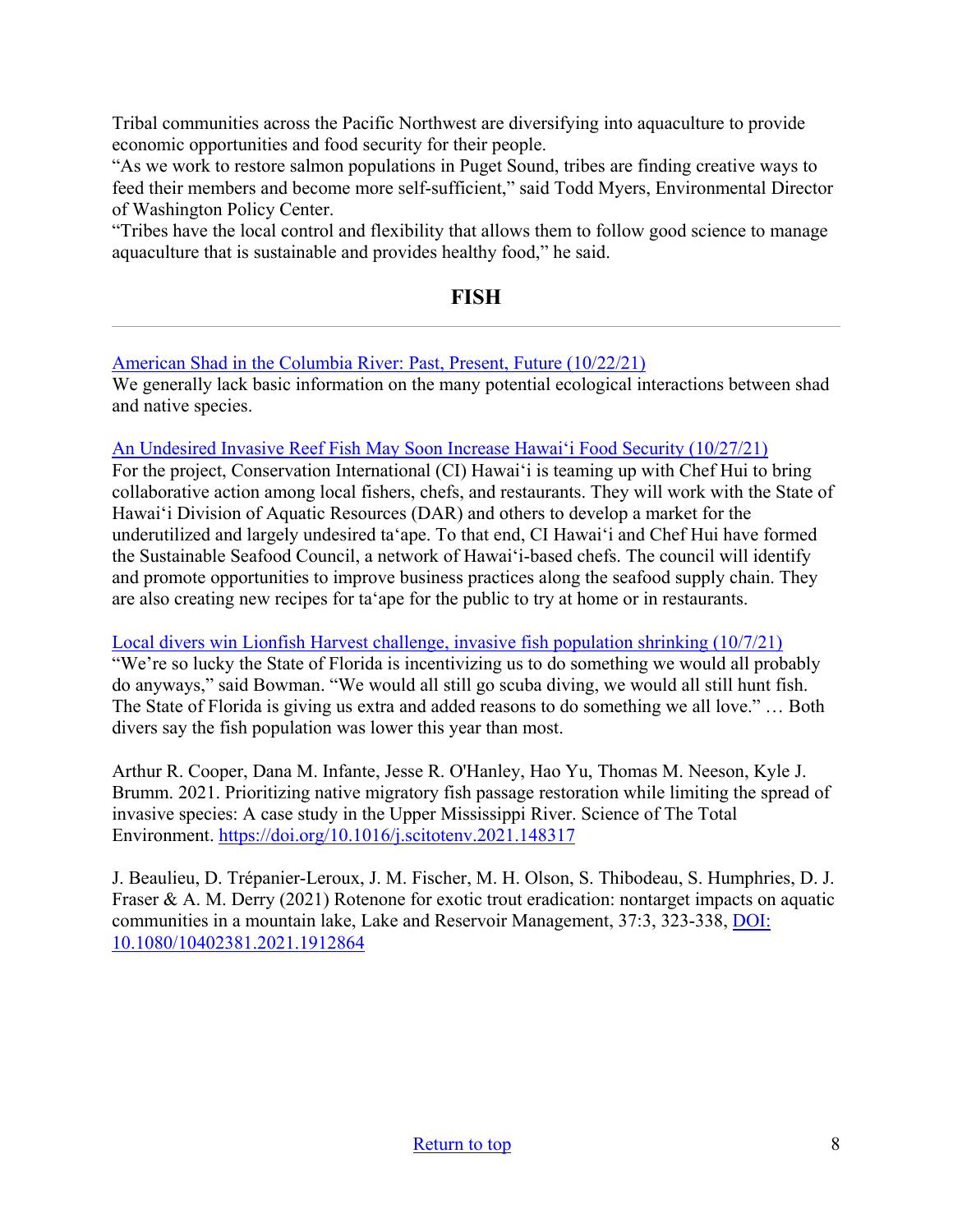# **AQUATIC PLANTS**

#### ['Botanical nightmare.' How to spend more time fishing and less fighting aquatic weeds](https://www.tri-cityherald.com/sports/outdoors/article254875097.html)  [\(10/10/21\)](https://www.tri-cityherald.com/sports/outdoors/article254875097.html)

A major frustration continues to be the constant presence of so-called "seaweed" (mainly Eurasian milfoil and curled leaf pondweed) … Last week, when a fish checker at the Snyder Street launch asked, "How long did you fish?" I answered, "Five hours on the water, but put me down for an hour after you deduct the amount of time spent cleaning gear." What has caused the botanical nightmare? The abundance of aquatic vegetation in the Columbia and Snake River has increased over time as silt is deposited and trapped in slow-moving reservoirs behind dams. Aquatic plants, including native pondweed and invasive milfoil, have taken root and spread. Plant fragments break loose after the spring and summer growth period, float downstream, and fill the water column.

#### [Aquatic Invasive Species in Lake Tahoe \(10/9/21\)](https://www.ktvn.com/story/44927469/aquatic-invasive-species-in-lake-tahoe)

A couple of Aquatic Invasive Species (AIS) are growing rapidly in Lake Tahoe with most of them being found in the Tahoe Keys area.

The good news is scientists, volunteers and residents are collaborating to gain control of these weeds.

Dr. Lars Anderson, a Consultant & Biologist for the Tahoe Keys Property Owners Association says "They've spread much further than they have in the past years, partly because we've got warmer winters and the plants can take off quickly in the spring."

## **FRESHWATER**

<span id="page-8-0"></span>[Alaska] [Sun'aq Tribe applies for crayfish grant \(10/8/21\)](https://www.kodiakdailymirror.com/news/article_fa668938-284e-11ec-85bf-eb23e57c914e.html)

Signal crayfish populations have continued to increase for the past 20 years in the Buskin system. There is serious concern that this invasive species will prey on young salmon in the Buskin system until salmon populations get dangerously small. [\$]

#### [Team discovers invasive-native crayfish hybrids in Missouri \(10/8/21\)](https://phys.org/news/2021-10-team-invasive-native-crayfish-hybrids-missouri.html)

In [a study](https://www.reabic.net/aquaticinvasions/2021/accepted.aspx) of crayfish in the Current River in southeastern Missouri, researchers discovered almost by chance—that the virile crayfish, *Faxonius virilis,* was interbreeding with a native crayfish, potentially altering the native's genetics, life history and ecology. Reported in the journal Aquatic Invasions, the study highlights the difficulty of detecting some of the consequences of biological invasions, the researchers say.

#### [6 invasive species scientists fear could infiltrate Michigan next \(10/7/21\)](https://www.lansingstatejournal.com/story/news/2021/10/07/6-invasive-species-could-infiltrate-michigan-next/5935842001/)

The 32 invasive species currently on Michigan's state watchlist range from the frightening to the seemingly innocuous, with residents advised to look out for anything from gray masses resembling chewing gum to newly striped leaves.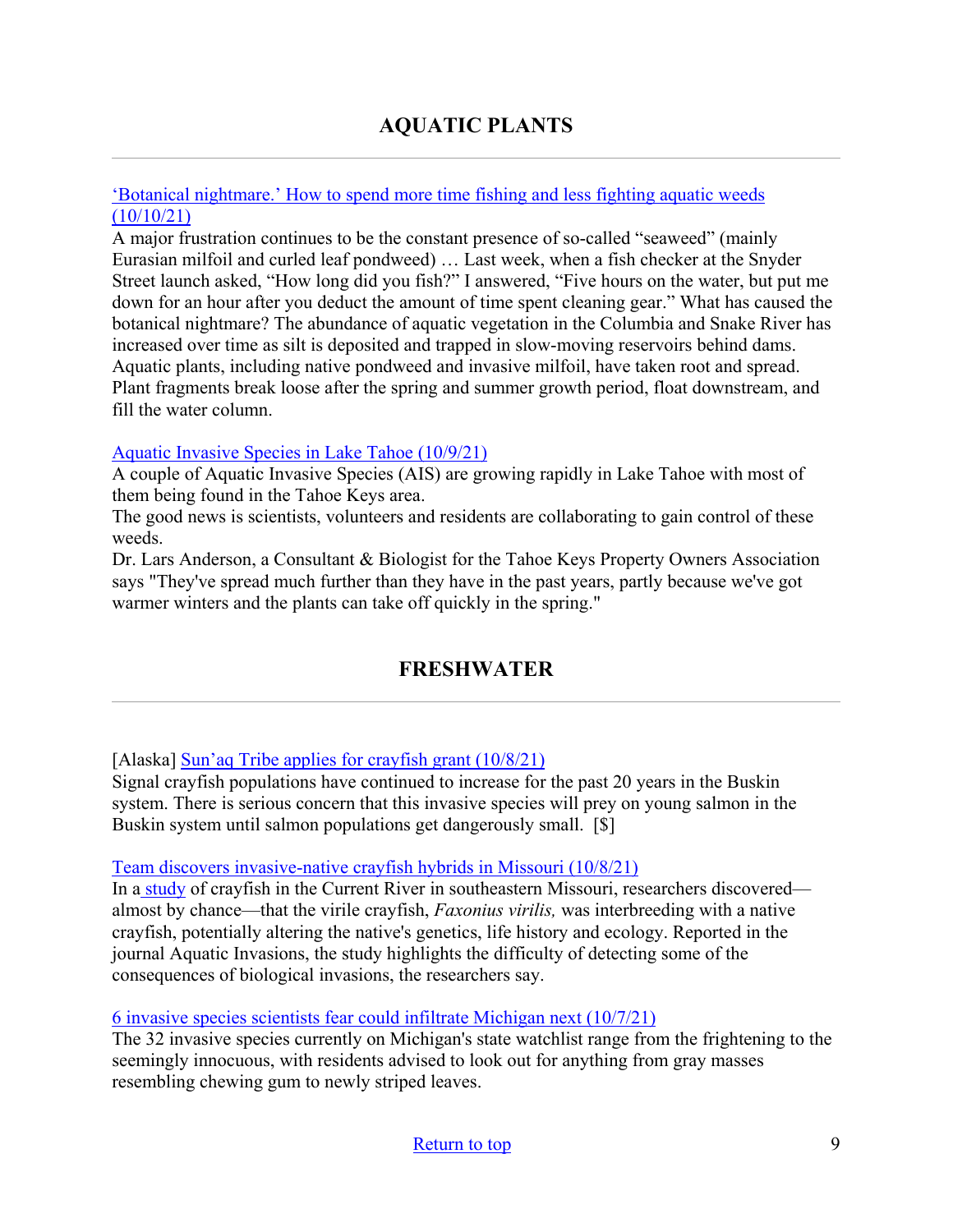The Department of Natural Resources defines species on its watchlist as those posing immediate and significant threats to natural resources. They're typically species either recently spotted in nearby areas or potential leaks from commercial trade.

#### [Crayfish and carp among the invasive species pushing lakes towards ecosystem collapse](https://www.sciencedaily.com/releases/2021/10/211006203601.htm)   $(10/6/21)$

Human activity and climate change are causing invasive non-native species to spread rapidly across the globe. Researchers have found that certain invasive species can push lake ecosystems beyond a critical 'tipping point', causing a sudden shift from healthy to degraded conditions that is difficult to reverse. Invasive fish such as Asian silver carp *Hypophthalmichthys molitrix*, and crustaceans such as American signal crayfish *Pacifastacus leniusculus*, were found to significantly reduce the abundance of other important organisms in lakes and degrade water quality. The [findings,](https://onlinelibrary.wiley.com/doi/10.1111/gcb.15893) published today in the journal Global Change Biology, also provide guidance on the best ways to manage waterbodies.

## **CLIMATE CHANGE**

<span id="page-9-0"></span>[On the Klamath, Dam Removal May Come Too Late to Save the Salmon \(9/28/21\)](https://e360.yale.edu/features/on-the-klamath-dam-removal-may-come-too-late-to-save-the-salmon)

The removal of four obsolescent hydroelectric dams on the Klamath River in the U.S. Pacific Northwest, expected in 2023 or 2024, should have been an occasion for celebration, recognizing an underdog campaign that managed to set in motion the biggest dam removal project in American history. But that was before the basin's troubles turned biblical.

# **OTHER**

## <span id="page-9-1"></span>[Colombia Is Finally Sterilizing Pablo Escobar's Hippos \(10/18/21\)](https://www.vice.com/en/article/3aqxxw/colombia-is-finally-sterilizing-pablo-escobars-hippos)

Colombia's Regional Autonomous Corporation of the Negro and Nare Rivers (Cornare), an environmental agency, announced the sterilizations of 24 of the more than 80 hippos residing in the rivers near Escobar's former Hacienda Napoles compound last week…The move comes as the country's hippo population continues to explode, with some estimating that there could be more than 1,400 hippos by 2039. Over the past year, researchers have argued that without intervention the invasive hippos pose a significant threat to the surrounding ecosystem.

#### [Destructive, invasive wild pigs in Alberta have breached national park boundary for 1st time](https://www.cbc.ca/news/canada/edmonton/alberta-wild-pigs-breached-park-boundary-1.6207379?utm_medium=email&utm_source=govdelivery)  [\(10/11/21\)](https://www.cbc.ca/news/canada/edmonton/alberta-wild-pigs-breached-park-boundary-1.6207379?utm_medium=email&utm_source=govdelivery)

One of the most destructive and rapidly spreading invasive species on the continent has been found for the first time in a Canadian national park. Wild pigs, which tear up landscapes and eat everything from roots to bird eggs to deer, are regularly present in Elk Island National Park the only fully fenced national park, located about 40 kilometres east of Edmonton, says Parks Canada. "Public sightings and video sightings provided by landowners confirm that there is at least one sounder (a sow and piglets) in the region that is known to periodically come into the park," spokesperson Janelle Verbruggen said.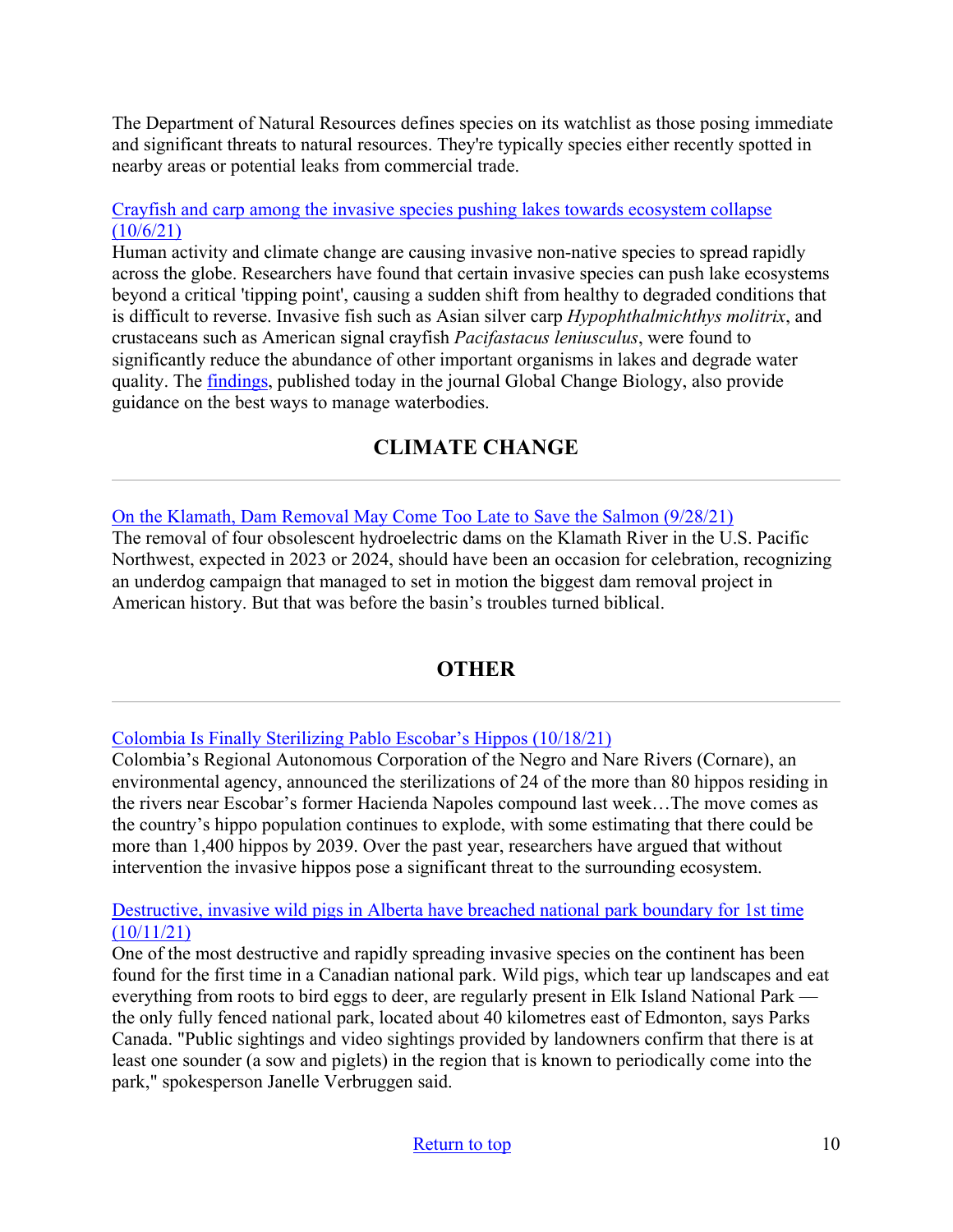#### [Florida Eradicates Giant African Land Snail \(10/8//21\)](https://www.fdacs.gov/News-Events/Press-Releases/2021-Press-Releases/VIDEO-Florida-Eradicates-Giant-African-Land-Snail?utm_source=feedburnerNational+Invasive+Species+Information+Center+-+What%27s+New&utm_medium=email&utm_campaign=Feed%3A+nisic+%28National+Invasive+Species+Information+Center+-+What%27s+New%29)

This week, Florida Agriculture Commissioner Nikki Fried and the Florida Department of Agriculture and Consumer Services (FDACS) Division of Plant Industry (DPI), along with the U.S. Department of Agriculture (USDA), announced the eradication of the giant African land snail (GALS) from Broward and Miami-Dade counties. This eradication announcement marks only the second time this pest has been eradicated in the world, both in South Florida. For the past 11 years, the FDACS Division of Plant Industry has worked toward eradication through multiple rounds of visual surveys and inspections, K-9 detector dog surveys and inspections, manual collection and treatment programs. In total, 168,538 snails were collected from 32 core population areas comprised of thousands of properties. The giant African land snail is a highly invasive agricultural pest, known to feed on over 500 varieties of plants. They also pose a risk to humans and animals by carrying rat lung worm, a parasite that can cause meningitis in humans. Giant African land snail is a federally regulated pest and both the USDA and DPI will continue to remain vigilant in their commitments to safeguard American agriculture through surveys, early detection, and rapid response. The public should continue to watch for the snails and report suspects to the FDACS-DPI hotline at 1-888-397-1517.

[Officials warn of invasive mosquito species surging in SoCal that aggressively bites humans](https://ktla.com/news/local-news/officials-warn-of-invasive-mosquito-species-surging-in-socal-that-aggressively-bites-humans/)   $(10/7/21)$ 

The Aedes mosquitos are more aggressive against humans than other species in the area, and they're difficult to get rid of because their ability to reproduce exponentially, experts say. They've also triggered a warning in the San Gabriel Valley and Orange County.

# **OUTREACH AND EDUCATION**

# **JOBS/GRANTS**

<span id="page-10-0"></span>[Aquatic Invasive Species Technician: Arizona \(Woods to Water Wildlife Solutions LLC\)](https://wfscjobs.tamu.edu/jobs/aquatic-invasive-species-technician-arizona-3/) The primary responsibility of this position is to provide roadside watercraft aquatic invasive species (AIS) inspection and decontamination services at the Topock Station along Interstate 40 (approximately 26 miles north of Lake Havasu City, AZ). Hours of operation are Friday – Monday. Work Duties Include: Inspect watercrafts for the presence of AIS (specifically quagga mussels), perform standing water decontaminations using a mobile decontamination unit, data collection/entry, and provide public outreach and education pertaining to stopping the spread of AIS. Employee will work closely with the public and may be asked to assistant with other statewide projects. **Application Deadline 11/1/21**

The Wildlife Society: Internship Opportunities in Policy and Operations Apply now for two remote-based, paid internship opportunities available at The Wildlife Society from January–June 2022. **The application deadline is Nov. 9.**

• The [Operations and Outreach Intern](https://wildlife.org/wp-content/uploads/2021/10/Operations-and-Outreach-Internship_Spring-2022_FINAL.pdf) will be an integral part of TWS' professional development program and organization unit services, helping to improve communication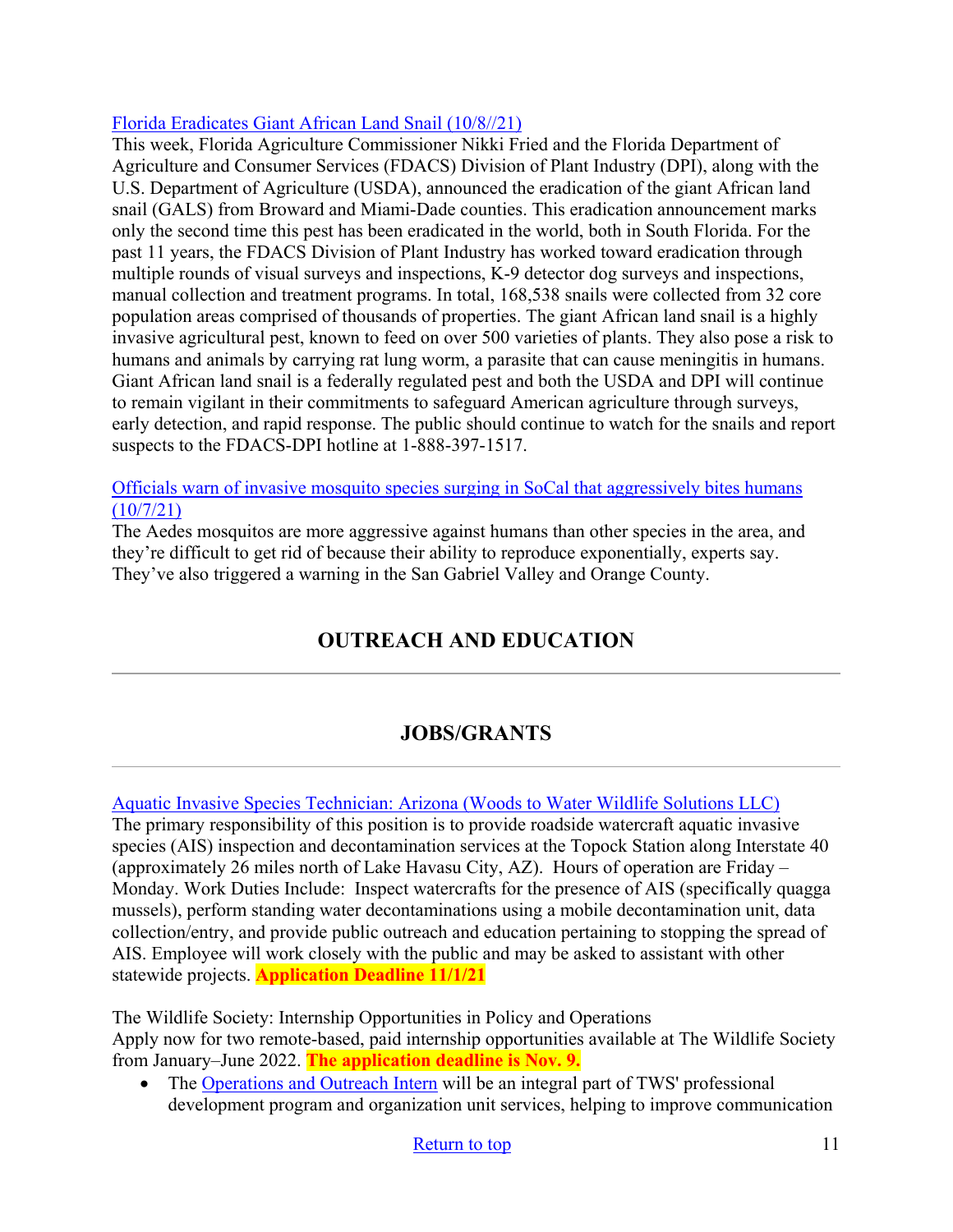and engagement among and between organization units, developing and administering professional development offerings, and leading diversity, equity and inclusion initiatives.

• The [Joe Burns Memorial Wildlife Policy](https://wildlife.org/wp-content/uploads/2021/10/Policy_Internship_Spring-2022_FINAL.pdf) Intern will serve on TWS' government affairs team, helping advance policies that support wildlife professionals and their work of science-based conservation through research, communications and advocacy.

### [The Clackamas River Basin Council \(CRBC\): Restoration Program Manager \(full-time\)](http://clackamasriver.org/contact/jobs/) Location: Gladstone, OR

**Application review begins November 12, 2021 and remains open until filled.** 

The primary duties of this position are to plan, organize, coordinate and implement watershed restoration activities in the Clackamas Basin, including instream, floodplain and riparian enhancement projects. Restoration Program Manager allocates staff and resources among several projects; may lead the work of technical staff, contractors and consultants; reviews design plans and specifications for construction of restoration projects; oversees consultant designs and permit applications for restoration projects; reviews and approves pay requests by contractors and consultants. This position may include supervision of restoration field staff.

[The Delta Independent Science Board \(Delta ISB\) and California Sea Grant \(CASG\) are seeking](https://caseagrant.ucsd.edu/jobs/delta-independent-science-board-postdoctoral-scholars)  [two postdoctoral scholars](https://caseagrant.ucsd.edu/jobs/delta-independent-science-board-postdoctoral-scholars) to support the Delta ISB with its legislative mandate to provide oversight of the scientific research, monitoring, and assessment programs that support adaptive management of Sacramento-San Joaquin Delta, which is part of the largest estuarine ecosystem on the west coast of North America and is the hub of California's extensive water supply system. The Delta ISB reviews "science programs" by topical or thematic areas. Reviews normally assess the state of the science topic in general and across the Delta and make recommendations to improve the science, fill gaps, integrate or explore new ideas. A fundamental responsibility of the postdoctoral scholars will be to work with the Delta ISB on these major reviews once potential topics are identified.

Potential topics include:

- Harmful algal blooms
- Rood webs
- Restoration
- Climate
- Subsidence reversal
- Ecosystem forecasting

The postdoctoral researchers will explore what science and syntheses have been done on the topic in the Delta and other regions, and the latest scientific approaches.

Application Deadline: **Applications will be reviewed starting on November 29, 2021, and will remain open until filled.**

### [Biologist / Forest Ecologist - Environmental Management and Planning Solutions, Inc.](https://careers.wildlife.org/jobs/view/biologist-forest-ecologist/59213550/)  **[Description](https://careers.wildlife.org/jobs/view/biologist-forest-ecologist/59213550/)**

We are seeking an experienced mid- to senior-level biologist or forest ecologist (full-time/parttime) with knowledge of biological resource management in western states, as well as consulting or planning experience with US Forest Service, Bureau of Land Management, and other federal agencies. Having a proven track record for Section 7 Consultations under the Endangered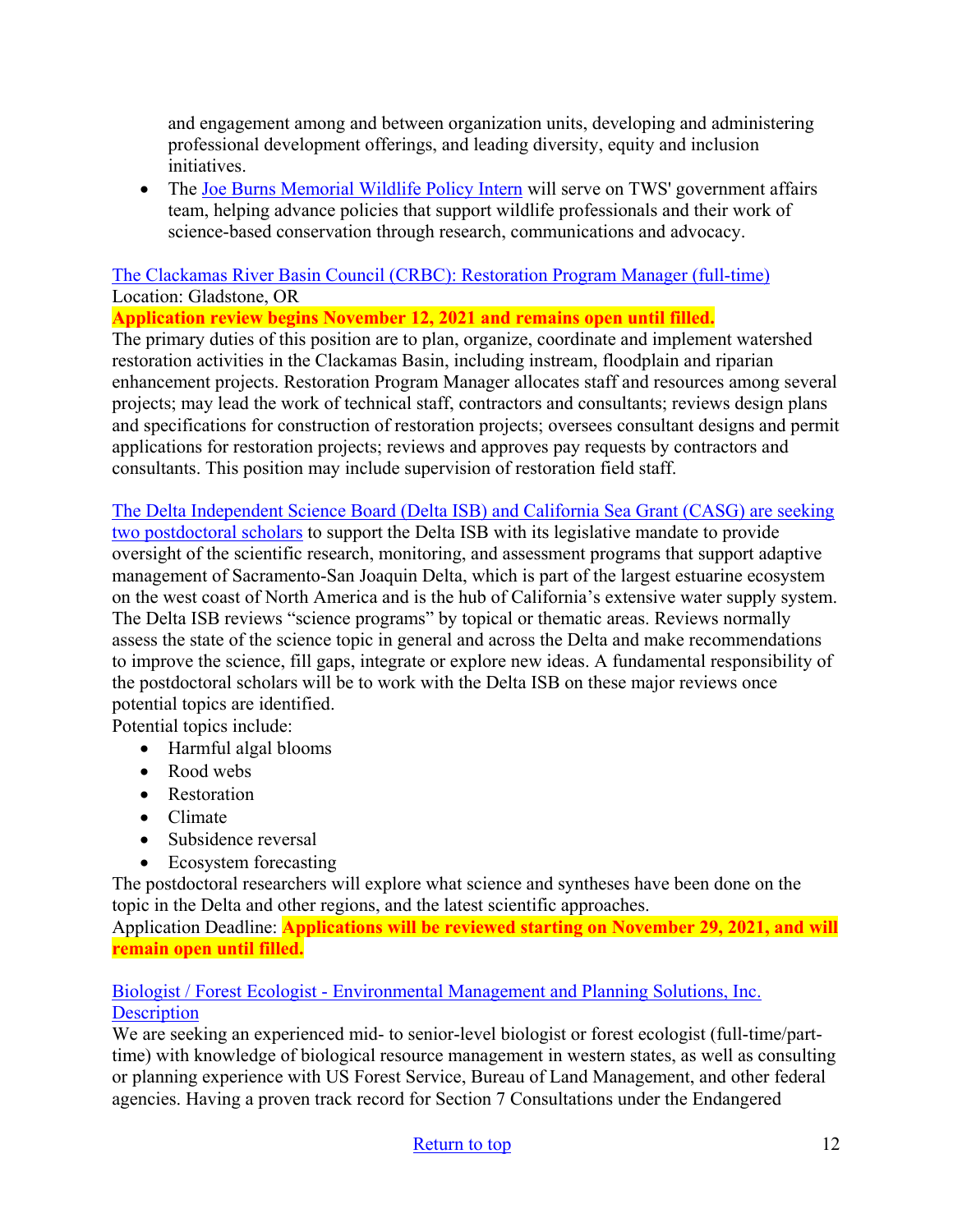Species Act (ESA) and contributing to Environmental Impact Statements (EIS) and Environmental Assessments (EA) under the National Environmental Policy Act (NEPA) is highly desirable. This is a mostly office-based position with limited fieldwork, however, current (or the ability to obtain) USFWS species permits per Section  $10(a)(1)(A)$  of the ESA could expand field opportunities. The biologist will be self-motivated, with good organizational skills and technical expertise in biological resources.

Position would be based out of one of our offices in Reno, Nevada; Portland, Oregon; Boulder, Colorado; Santa Fe, New Mexico; or Albuquerque, New Mexico. Remote work could be considered based on a candidate's experience.

Responsibilities include:

- Mid- to senior-level biologist or forest ecologist
- Managing or contributing to biological resources sections for NEPA documents
- Leading ESA Section 7 consultations
- Contributing to forest and natural resource plans
- Conducting or contributing to habitat, wetland, and species surveys (northern spotted owl, marbled murrelet, fisheries, raptors, southwestern willow flycatcher, yellow-billed cuckoo, bats, etc.)
- Interfacing and effectively coordinating with clients, regulatory agencies (e.g., state departments of wildlife, USFWS) and land management agencies (e.g., Forest Service)
- Preparing environmental specialist reports, including biological assessments, biological evaluations, wetland delineations, and special status species reports
- Assisting project managers with all aspects of managing projects from acquisition to completion
- Contributing to business development, including proposal preparation
- Holding or obtaining USFWS Section  $10(a)(1)(A)$  species permits
- Willingness to travel (less than 20 percent) as projects require

#### [NOAA-NOS-ONMS-2022-2007101 FY22 Dr. Nancy Foster Scholarship Program](https://www.grants.gov/web/grants/view-opportunity.html?oppId=336194) Department of Commerce: **Closing Date for Applications:Dec 14, 2021**

The Dr. Nancy Foster Scholarship Program provides support for master's and doctoral degrees in oceanography, marine biology, maritime archaeology—these may include but are not limited to ocean and/or coastal: engineering, social science, marine education, marine stewardship, cultural anthropology, and resource management disciplines—and particularly encourages women and members of minority groups to apply.

General science priorities for the NOAA Office of National Marine Sanctuaries are stated below: 4) Studies focused on evaluating the condition of and impacts to living resources and

ecosystems from local and regional pressures (e.g., extraction, sanctuary soundscapes and effects of ocean noise, invasive species, water quality and contamination, restoration technology and effectiveness, deep-sea habitat characterization and monitoring, connectivity);

#### GRANTS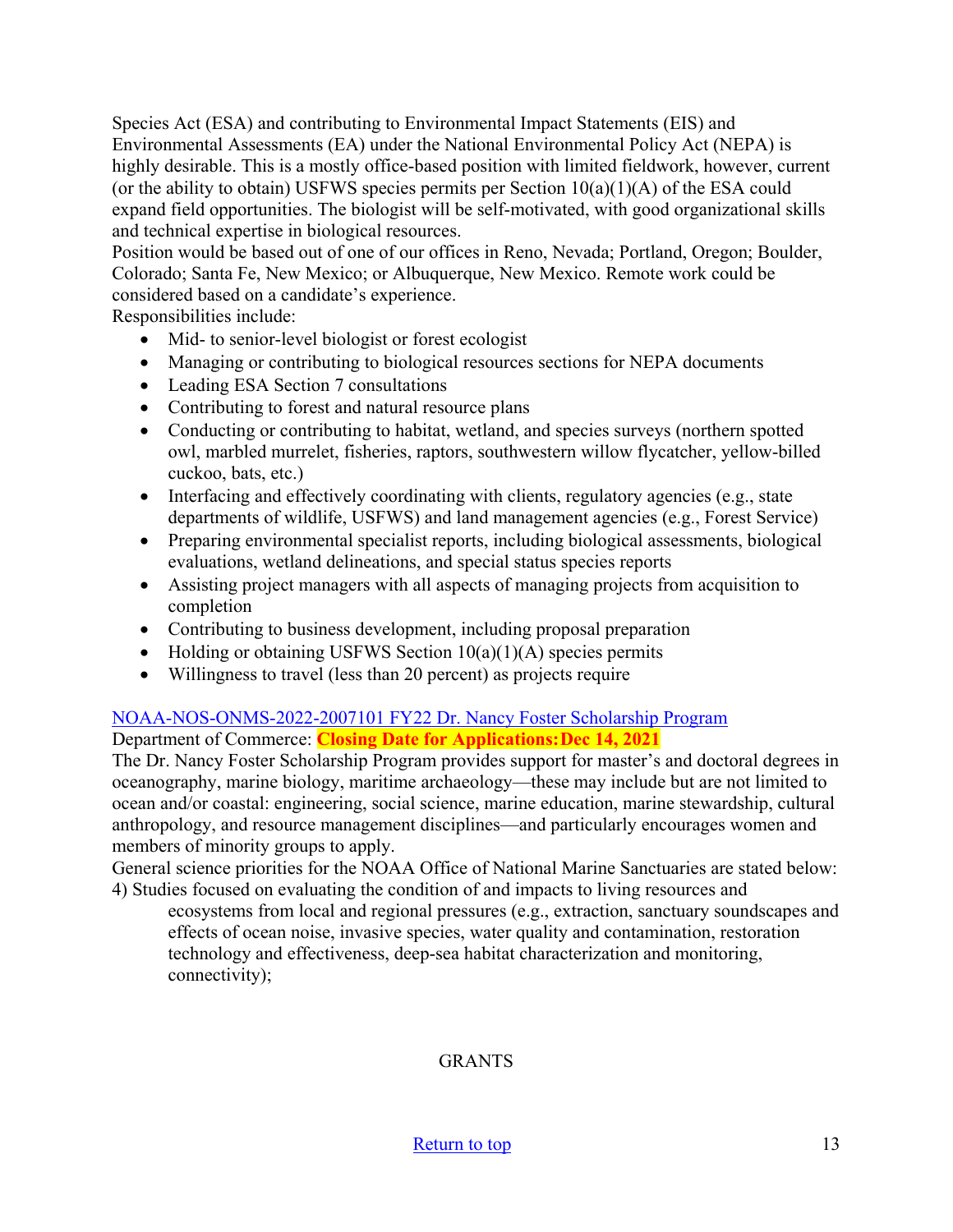## [Michigan Invasive Species Grant Program \(MISGP\)](https://www.michigan.gov/invasives/0,5664,7-324-71276_92000---,00.html)

Grant Program Details

The Departments of Natural Resources, Environmental Quality and Agriculture and Rural Development work together to address strategic issues of prevention, detection, eradication, and control for both terrestrial and aquatic invasive species in Michigan. Criteria:

This program is designed to address strategic issues of prevention, detection, eradication and control for both terrestrial invasive species (TIS) and aquatic invasive species (AIS) in Michigan. Projects must support the overalls goals of the MISGP:

- Prevent new invasive species introductions.
- Strengthen statewide invasive species early detection and response network.
- Limit the dispersal of recently confirmed invasive species.
- Manage and control widespread, long-established invasive species.

Specific priorities and scoring criteria can be found in the MISGP handbook. Proposals will be recommended for funding based on a combination of scoring criteria, project type, project metrics, geographic location and available funding.

Applicant Eligibility: Local, state\*, federal or tribal units of government,Non-profit organizations, Universities

\*State agencies should contact the MISGP contact prior to preparing an application.

Application Process: A request for proposals will be issued September 01, 2021.

**Full proposals will be due November 01, 2021** 

Awards anticipated in March, 2022.

Contact: Erin Campbell, 269.300.9698 CampbellE6@Michigan.gov

[Montana] AIS Grant Cycle Open: DNRC and MISC will be accepting grant applications beginning August 1 to fund aquatic invasive species projects.

NEW this cycle:

DNRC is transitioning from WebGrants to Submittables and this change will make it easier to complete and manage your application online. Grantees will be able to complete reports, send notifications, and track and edit submissions. Click here to create an account and here to watch a video on how to get started with Submittables.

MISC has established permanent dates for the annual AIS grant cycle.

Application cycle opens: August 1

**Application cycle closes: 1st Wednesday in November by 5 p.m. (11/3/21)** 

AIS Grant Hearings: 2nd Wednesday in January (1/12/21)

Up to \$50,000 is available per project to Montana communities or local, state, tribal, or other entities within the state and to Montana-based non-governmental entities.

AIS grants are intended to increase local capacity and involvement to address AIS issues.

Projects that address the following AIS management components are eligible and include:

- Prevention
- Early detection
- Education and outreach
- Research
- Treatment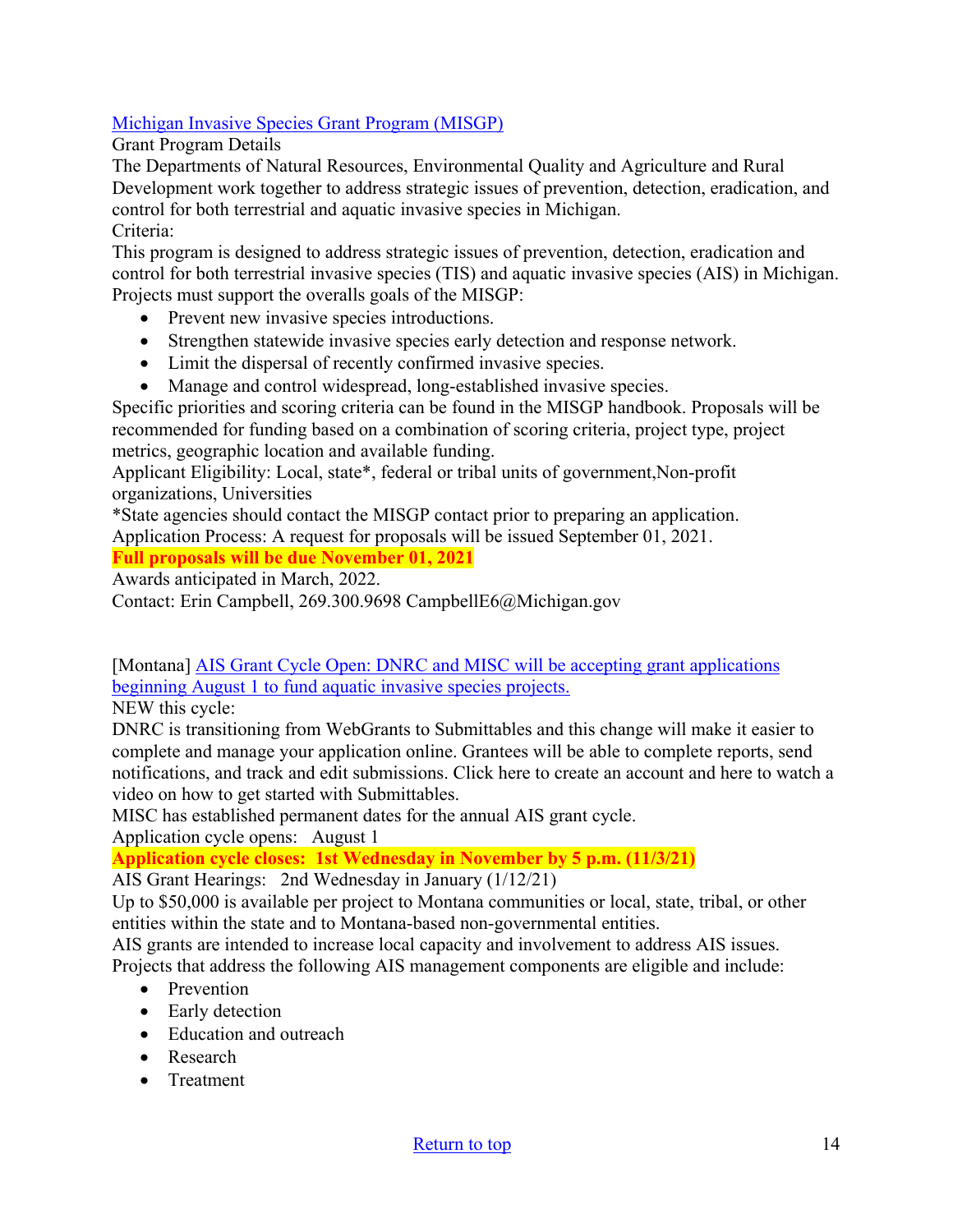Current state-wide priorities that have been identified and vetted with former grantees and stakeholders for the upcoming AIS grant cycle include grants related to:

- Monitoring / early detection projects to expand local capacity and involvement in multi-AIS taxa early detection efforts.
- AIS outreach projects that expand AIS awareness at the local level.
- AIS research projects including eDNA research related to dreissenid mussel early detection addressing eDNA Science Advisory Panel recommendations.

Locally-led proposals that address the state-wide priorities will receive ranking preference, however all eligible grant requests will be evaluated and considered.

**Applications are due Wednesday, November 5, 2021, by 5 pm**.

AIS Grant Program Guidelines and application instructions can be found [here.](https://invasivespecies.mt.gov/montana-invasive-species/Aquatic-Invasive-Species-Grant-Program) Contact us with questions:: $l$ lodman $@$ mt.gov, scriswell $@$ mt.gov

[Montana: Noxious Weed Trust Fund Grant Program is Now Accepting](https://agr.mt.gov/NoxiousWeedTrustFund) Applications – **Grant Applications Due January 6, 2022** 

The Montana Department of Agriculture (MDA) announces noxious weed grant funding is now available through the 2022 Noxious Trust Fund (NWTF) Grant Program.

Established by the 1985 Montana Legislature, the NWTF grants provide funding for noxious weed research projects, development projects, state and community education, and local cooperative - landowner cost share. Funding assistance is provided to counties, local communities, researchers, and educators to assist with their efforts to solve a variety of weed problems in Montana.

In 2021, over \$2 million was awarded to organizations in 54 counties and seven tribal nations across Montana.

Applicants may apply for funding up to \$75,000 per project through [WebGrants - Montana](https://agr.mt.gov/NoxiousWeedTrustFund)  [Grants and Loans.](https://agr.mt.gov/NoxiousWeedTrustFund) 

#### [NOAA-NOS-NCCOS-2022-2006972](https://www.grants.gov/web/grants/view-opportunity.html?oppId=334906)

[Understanding multi-stressor impacts on marine ecosystems under climate change](https://www.grants.gov/web/grants/view-opportunity.html?oppId=334906) Department of Commerce

#### **Closing Date for Applications: Jan 18, 2022**

The purpose of this document is to advise the public that NOAA/NOS/National Centers for Coastal Ocean Science (NCCOS)/Competitive Research Program (CRP) [formerly Center for Sponsored Coastal Ocean Research (CSCOR)/Coastal Ocean Program (COP)], the NOAA Climate Program Office (CPO), and the NOAA Ocean Acidification Program (OAP), in partnership with the NOAA Office of National Marine Sanctuaries (ONMS) and the NOAA Integrated Ocean Observing System (IOOS), are soliciting proposals to understand the combined impacts of multiple stressors on the function and health of marine ecosystems within the context of climate change. This information will be used to improve place-based management of marine protected areas and enable the proactive protection of these critical ecosystems under future climate scenarios. Climate change is exacerbating existing environmental stressors (e.g., hypoxia, harmful algal blooms, and ocean acidification) through changes to the fundamental drivers of ecosystems (e.g., temperature, precipitation, seasonal cycles, and biogeochemistry).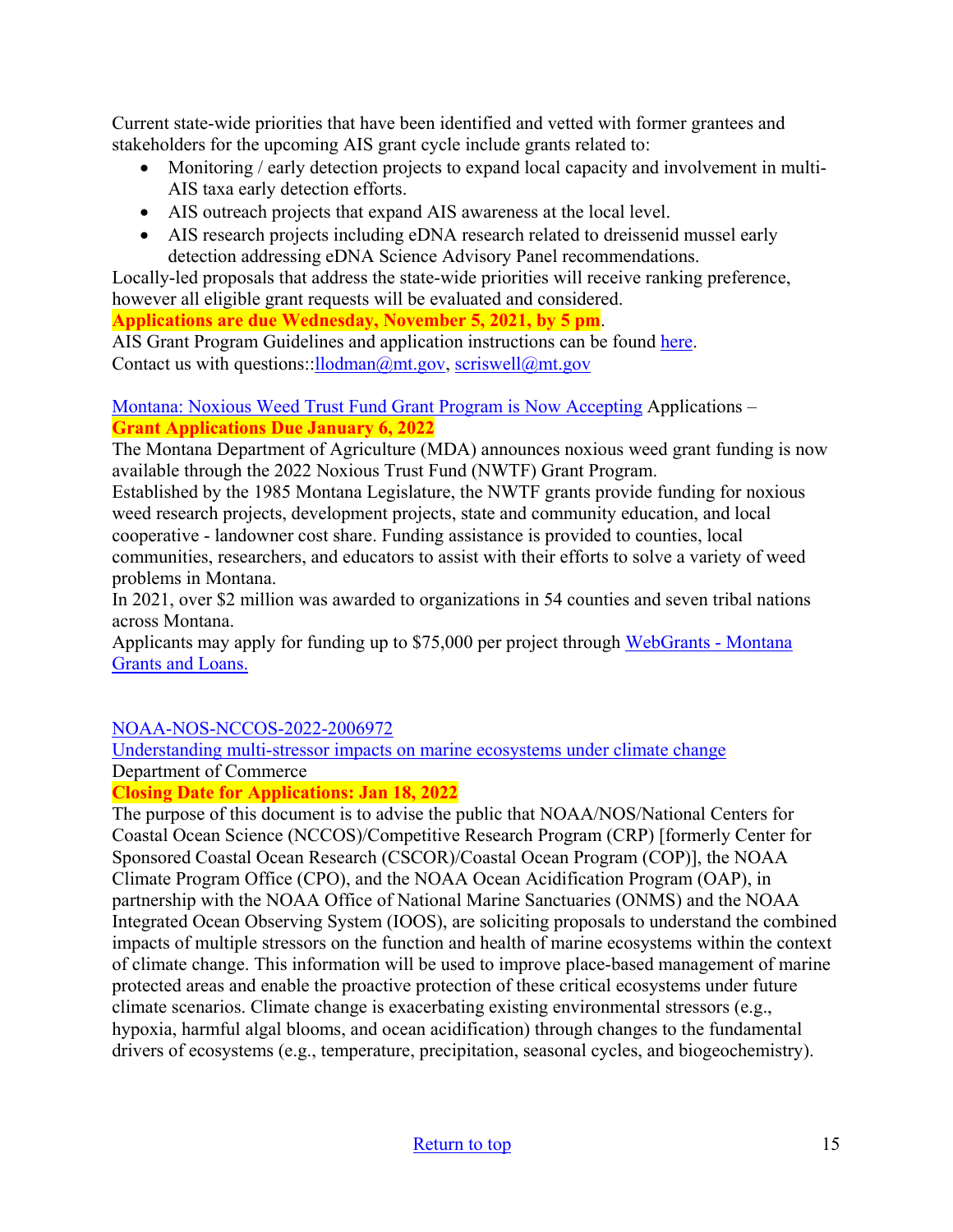#### [NOAA-NOS-NCCOS-2022-2007023](https://www.grants.gov/web/grants/view-opportunity.html?oppId=335726)

#### [Harmful Algal Bloom Control Technologies Incubator](https://www.grants.gov/web/grants/view-opportunity.html?oppId=335726)

Department of Commerce

The purpose of this document is to advise the public that NOAA/NOS/National Centers for Coastal Ocean Science (NCCOS)/Competitive Research Program (CRP) [formerly Center for Sponsored Coastal Ocean Research (CSCOR)/Coastal Ocean Program (COP)] is soliciting proposals from the Cooperative Ecosystems Studies Units (CESU) to implement a 5-year Harmful Algal Bloom (HAB) Control Technologies Incubator (HCTI) under the auspices of the NCCOS/CRP Prevention, Control and Mitigation of HAB Program (PCMHAB). This funding opportunity will provide support for one award to develop and administer a national program that accelerates the development and application of HAB control approaches. To accomplish this, the main objective of the HCTI will be to fund extramural proof of concept, innovative HAB control technology projects to assess their feasibility. Promising technologies will then be encouraged to apply to relevant future PCMHAB competitive funding announcements independent from the HCTI. In addition, the other objective of the HCTI will be to provide guidance to end users and stakeholders on navigating the relevant licensing and permitting processes (e.g., National Environmental Protection Act and Federal Insecticide, Fungicide, and Rodenticide Act requirements) relevant to the applicability of proven control methods during responses to ongoing HAB events. The proposals must address how the HCTI will accomplish these two objectives. This funding opportunity is intended to support the administration of the HCTI and is not intended to directly support individual research projects or short term activities on specific local coastal HAB issues. Funding is contingent upon the availability of Fiscal Year 2022 Federal appropriations. If funds become available for this program, one project for a HCTI will be funded for approximately \$1.5M/year for 5 years, not to exceed \$7.5M over that period. If successful, the selected project may receive an additional \$7.5M for a second and final 5 year period of performance. It is anticipated that projects funded under this announcement will have a September 1, 2022 start date. **Current Closing Date for Applications: Jan 27, 2022** 

## **FEDERAL/STATE/PROVINCIAL LEGISLATION, RULES, ACTIONS**

## **Advocacy:**

<span id="page-15-0"></span>[Sportfishing Industry Lends Support for Aquatic Invasive Species Control Legislation](https://www.bassresource.com/bass_fishing_123/invasive-species-102621.html?utm_source=IMC+Dreissenid+Digest&utm_campaign=830331b276-Weekly_Dreissenid_Digest_4_13_2018_COPY_01&utm_medium=email&utm_term=0_68bd7ec89f-830331b276-128742361)   $(10/26/21)$ 

Yesterday, Reps. John Garamendi (D-Calif.) and Mark Amodei (R-Nev.) introduced [H.R. 5692,](https://www.congress.gov/bill/117th-congress/house-bill/5692?q=%7B%22search%22%3A%5B%22H.R.5692%22%2C%22H.R.5692%22%5D%7D&s=2&r=1) the "Stop the Spread of Invasive Mussels Act," which would help address the growing spread of aquatic invasive species that negatively impact fisheries resources and recreational fishing opportunities.

The American Sportfishing Association (ASA) supports the introduction of the bipartisan bill, commending the inclusion of provisions ensuring best management practices for inspection stations across federal agencies.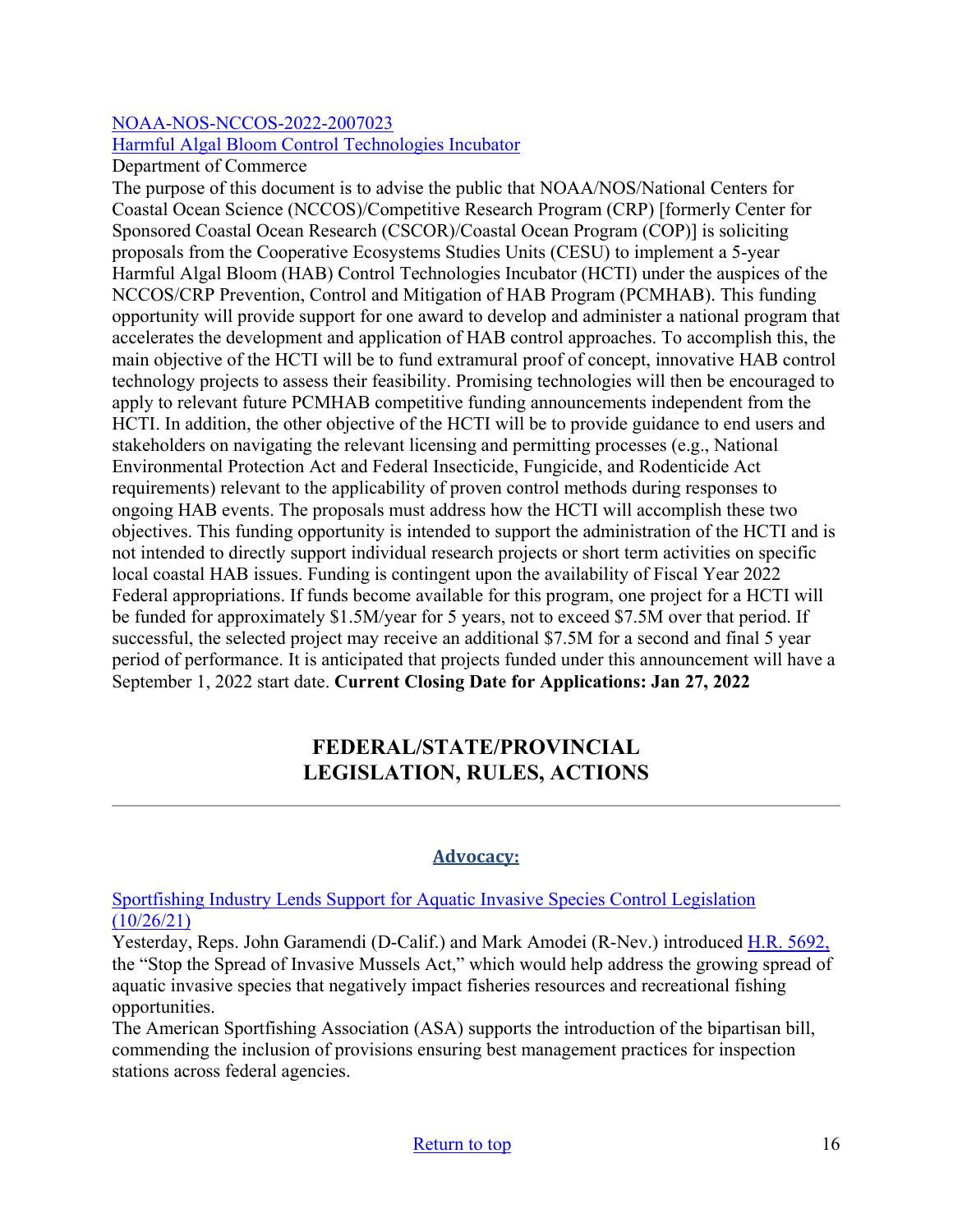#### [NAISMA supports the Recovering America's Wildlife Act of 2021 \(10/25/21\)](https://naisma.org/2021/10/25/naisma-supports-the-recovering-americas-wildlife-act-of-2021/)

NAISMA supports RAWA because it will provide critical resources to wildlife professionals tasked with conserving the diversity of America's native species. Invasive species pose one of the largest threats to wildlife and have contributed to the need to list more than 42 percent of the organisms currently listed under the Endangered Species Act. For example, the Channel Islands faced an ecological collapse due in part to invasive feral hog populations. A recovery program involving removing the invasive pigs successfully saved endemic island foxes; fox subspecies listed as endangered were delisted in fewer than two decades.

## **State/Province**

#### **Montana Fish, Wildlife & Parks is seeking public comment on an herbicide treatment project on Nilan Reservoir**

FWP is proposes treat a 1.15-acre area within a small bay of Nilan Reservoir with the aquatic herbicide fluridone to eradicate Eurasian watermilfoil (EWM). The proposed treatment would occur Nov. 9. EWM is a highly invasive aquatic plant; this is the first detection of EWM in this basin. Montana has limited populations of EWM so management of it is important to prevent further spread into other nearby waters. The one-time treatment will not cause any major impacts to the physical environment or human environment. The reservoir is at historic low levels so the amount of water that will need to be treated is very limited. To view the environmental assessment and to comment, visit [fwp.mt.gov/news/public-notices .](https://fwp.mt.gov/news/public-notices) Public comments will be accepted through Nov. 8, at 5 p.m.

#### [Nebraska's proposed river basin transfer could reshape Kansas resources \(10/25/21\)](https://kansasreflector.com/2021/10/25/nebraskas-proposed-river-basin-transfer-could-reshape-kansas-resources/)

"Our most pressing concerns are Silver and Bighead Carp and White Perch," wrote Chris Steffen, aquatic nuisance species coordinator with the Kansas Department of Wildlife and Parks. "All three species have proven in Kansas to be incredibly detrimental to the waters they invade and are located within the Platte River near the proposed point of diversion." … "Kansas Wildlife and Parks has been working diligently to prevent the spread and limit the impact of aquatic invasive species," Steffen wrote. "This project would undermine those efforts and place our natural resources at risk."

#### **Judicial**

[Pablo Escobar's 'cocaine hippos' are legally people, U.S. court rules \(10/26/21\)](https://www.washingtonpost.com/world/2021/10/26/pablo-escobar-cocaine-hippos-colombia/)

Some 100 hippos, descended from a herd smuggled into Colombia by the notorious drug kingpin Pablo Escobar, are now recognized by a U.S. court as "interested persons" following a decision this month that is believed to be the first of its kind in the United States.

The Animal Legal Defense Fund, which sought the interested persons designation for the "cocaine hippos," called the ruling by a judge in the U.S. District Court for the Southern District of Ohio a "critical milestone" in its larger effort to have the American legal system recognize "enforceable rights" for animals.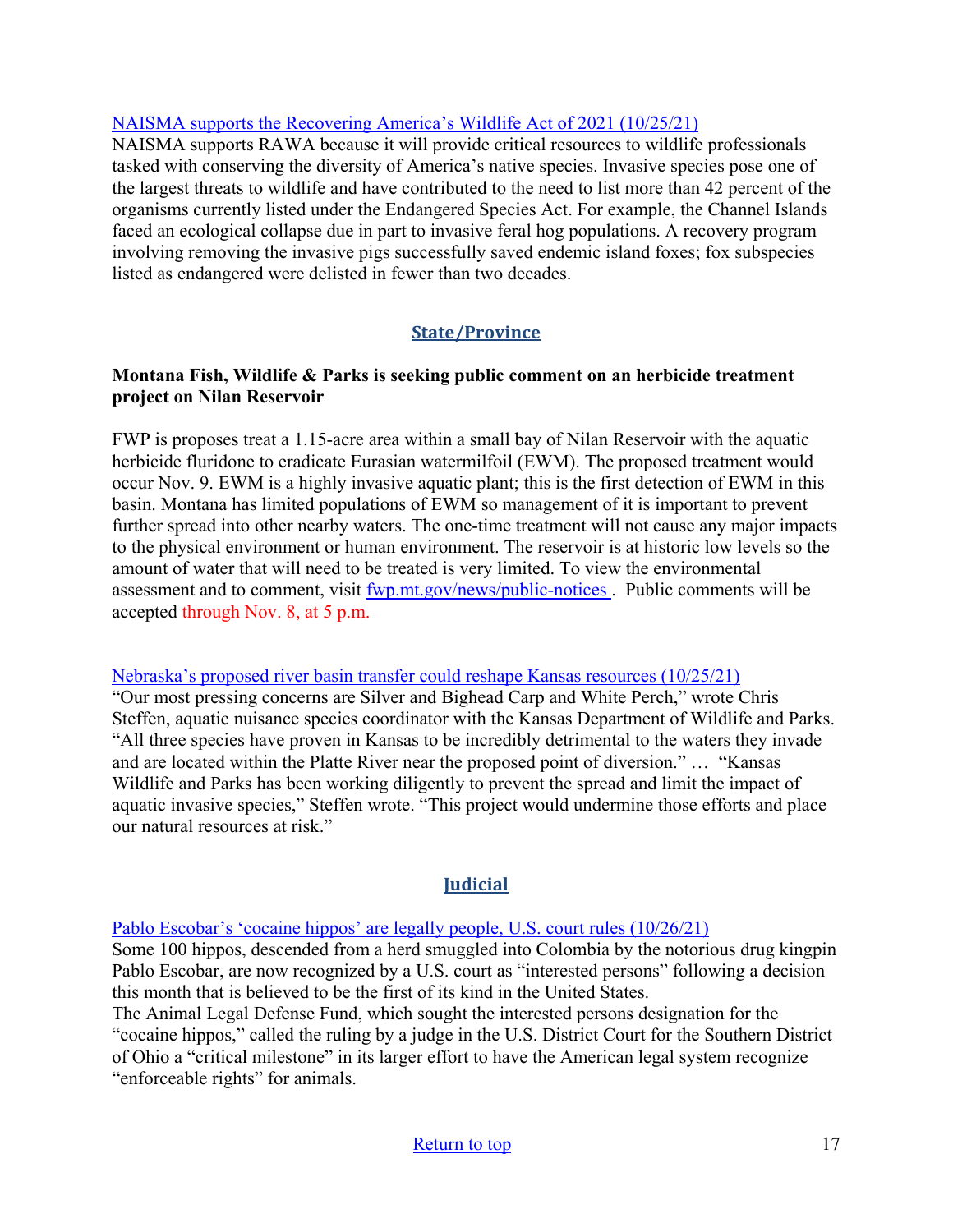## **Executive**

#### [White House Announces Nomination of Martha Williams as Director of the Fish and Wildlife](https://www.doi.gov/pressreleases/white-house-announces-nomination-martha-williams-director-fish-and-wildlife-service)  [Service \(10/22/21\)](https://www.doi.gov/pressreleases/white-house-announces-nomination-martha-williams-director-fish-and-wildlife-service)

The White House today announced the intent to nominate Martha Williams as Director of the Fish and Wildlife Service. Martha has been serving as Principal Deputy Director of the Fish and Wildlife Service since January 20, 2021, exercising the delegable authority of the Director. The nomination will now be considered by the U.S. Senate…

Prior to her appointment, Martha served as the Director of the Montana Department of Fish, Wildlife and Parks from 2017 to 2020. Previously, Martha was an Assistant Professor of Law at the Blewett School of Law at the University of Montana in Missoula, Montana where she codirected the university's Land Use and Natural Resources Clinic.

#### [Fishing industry worries Biden offshore wind effort will cost jobs \(10/15/21\)](https://thehill.com/policy/energy-environment/576859-fishing-industry-worries-administrations-offshore-wind-effort-will)

The Biden administration's push to expand offshore wind development is pitting advocates for commercial fishing against the renewable energy industry. The former is concerned about potential disruptions to their business, while the latter is enthusiastic about the jobs for their industry and climate benefits that will come from expanded offshore wind.

#### [Secretary Haaland Outlines Ambitious Offshore Wind Leasing Strategy \(10/13/21\)](https://www.doi.gov/pressreleases/secretary-haaland-outlines-ambitious-offshore-wind-leasing-strategy)

"The Interior Department is laying out an ambitious roadmap as we advance the Administration's plans to confront climate change, create good-paying jobs, and accelerate the nation's transition to a cleaner energy future," said Secretary Haaland. "This timetable provides two crucial ingredients for success: increased certainty and transparency. Together, we will meet our clean energy goals while addressing the needs of other ocean users and potentially impacted communities. We have big goals to achieve a clean energy economy and Interior is meeting the moment."

#### [Interior Announces \\$4.1 Million to Fight the Brown Tree Snake on Guam \(10/14/21\)](https://www.doi.gov/oia/press/Interior-Announces-%244.1-Million-to-Fight-the-Brown-Tree-Snake-on-Guam?utm_source=feedburnerNational+Invasive+Species+Information+Center+-+What%27s+New&utm_medium=email&utm_campaign=Feed%3A+nisic+%28National+Invasive+Species+Information+Center+-+What%27s+New%29)

The U.S. Department of the Interior's Office of Insular Affairs (OIA) has announced \$4,095,922 million in Brown Tree Snake Control program fiscal year (FY) 2021 funding as administered through the Technical Assistance Program. An additional amount of \$1,791,421 from Coral Reef and Natural Resources FY 2021 funds was also announced earlier this year for the purpose of controlling and mitigating other invasive species in the Insular Areas besides the brown tree snake.

#### **Congressional**

[Rubio, Wicker, Schatz Reintroduce AQUAA Act to Advance American Aquaculture \(10/28/21\)](https://www.rubio.senate.gov/public/index.cfm/press-releases?id=7B8F24CB-9DD2-4F7D-9980-152316861812) U.S. Senators Marco Rubio (R-FL), Roger Wicker (R-MS), and Brian Schatz (D-HI) reintroduced the bipartisan Advancing the Quality and Understanding of American Aquaculture (AQUAA) Act to establish national standards for sustainable offshore aquaculture. The bill would designate the National Oceanic and Atmospheric Administration (NOAA) as the lead federal agency for marine aquaculture. The legislation would also direct NOAA to harmonize the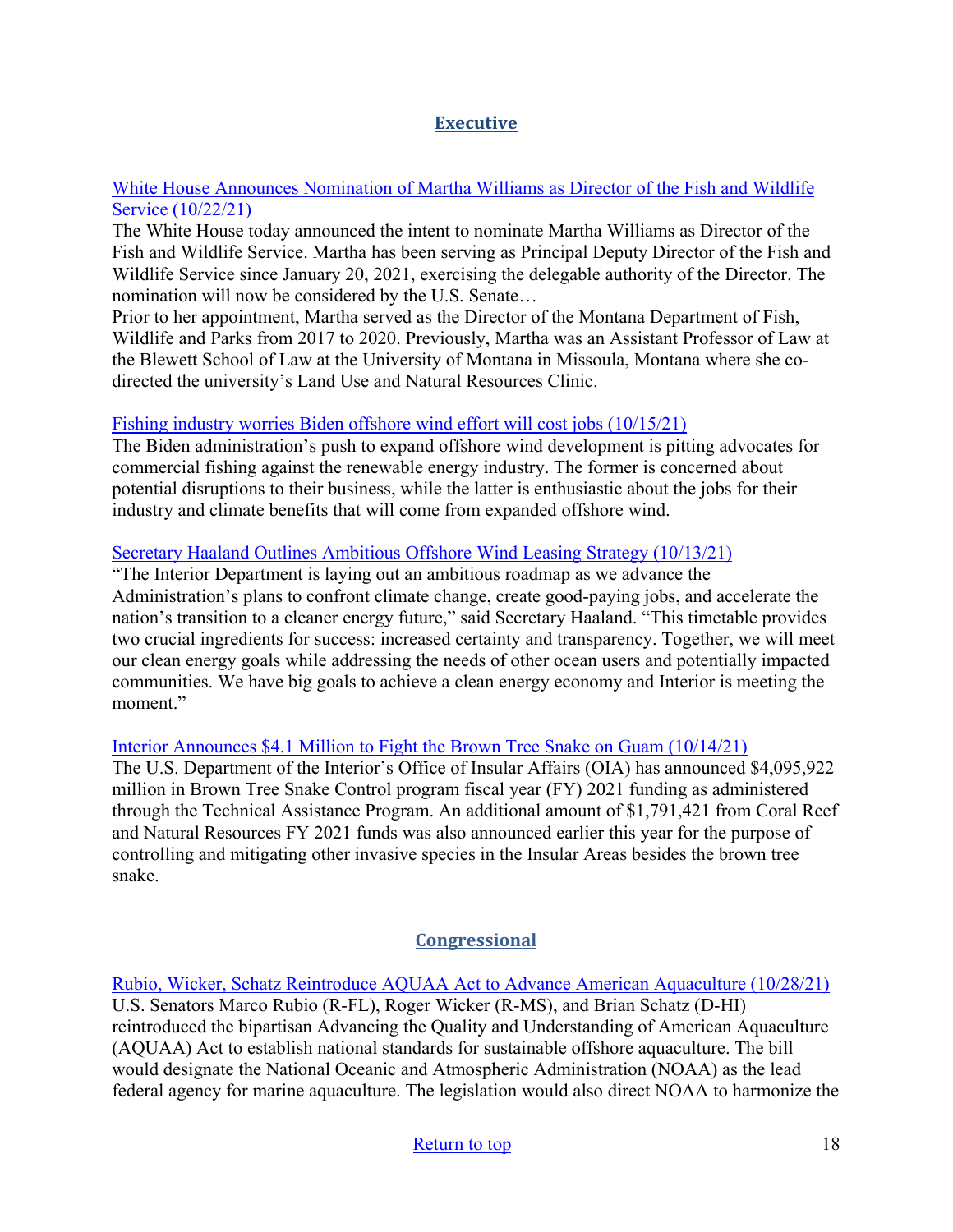permitting system for offshore aquaculture for farms in federal waters, and direct the agency to lead a research and development grant program to spur innovation throughout the industry. The senators first introduced the legislation in September 2020.

#### [Garamendi, Amodei Introduce Bipartisan Bill to Stop the Spread of Aquatic Invasive Species](https://garamendi.house.gov/media/press-releases/garamendi-amodei-introduce-bipartisan-bill-stop-spread-aquatic-invasive-species)   $(10/25/21)$

Today, Congressmen John Garamendi (D-CA03) and Mark Amodei (R-NV03) introduced the "Stop the Spread of Invasive Mussels Act" [\(H.R.5692\)](https://www.congress.gov/bill/117th-congress/house-bill/5692?q=%7B%22search%22%3A%5B%22H.R.5692%22%2C%22H.R.5692%22%5D%7D&s=2&r=1).

This bipartisan legislation would authorize federal land management agencies to take proven, commonsense measures to prevent the proliferation of invasive species in our nation's waterways, lakes, reservoirs, and aqueducts.

#### [Plan backed by Sen. Roy Blunt would mean influx of federal cash to Missouri for species](https://www.stltoday.com/news/local/govt-and-politics/plan-backed-by-sen-roy-blunt-would-mean-influx-of-federal-cash-to-missouri-for/article_a60e0a3a-2a7c-577d-9b2f-be19ba8d48c2.html)  [protection \(10/11/21\)](https://www.stltoday.com/news/local/govt-and-politics/plan-backed-by-sen-roy-blunt-would-mean-influx-of-federal-cash-to-missouri-for/article_a60e0a3a-2a7c-577d-9b2f-be19ba8d48c2.html)

In budget documents for the fiscal year that begins next July, the Missouri Department of Conservation said passage of the Recovering America's Wildlife Act in its current form would lead to more than \$20 million in extra funds each year for Missouri.

## **Note: [H.R.2773](https://www.congress.gov/bill/117th-congress/house-bill/2773) has 132 cosponsors, [S.2372](https://www.congress.gov/bill/117th-congress/senate-bill/2372) has 30 cosponsors**

#### [Progressives see infrastructure vote next week \(10/29/21\)](https://thehill.com/homenews/house/579179-progressives-see-infrastructure-vote-next-week)

House liberals are playing the long game. The progressives who bucked their president to block an infrastructure vote this week also lowered the bar for moving an even larger social benefits package at the heart of [Joe Biden's](https://thehill.com/people/joe-biden) domestic policy agenda. It's a two-step dance that's rankled party leaders in the near-term, but simultaneously paved the way for quicker action on both proposals — perhaps as early as next week.

## **APPROPRIATIONS**

[Biden, pushing \\$1.75 trillion spending bill, dealt setback on infrastructure \(11/28/21\)](https://www.reuters.com/world/us/biden-give-update-democrats-spending-plans-before-europe-trip-source-2021-10-28/)

WASHINGTON, Oct 28 (Reuters) - U.S. President Joe Biden was dealt a setback on Thursday as the House of Representatives abandoned plans for a vote on an infrastructure bill with progressives seeking more time to consider his call for a separate \$1.75 trillion plan for climate measures, preschool and other social initiatives.

Text of the bill and report language can be found at the Committee on Rules site: H.R. [5376 - Build Back Better Act](https://rules.house.gov/bill/117/hr-5376)

Note: Invasive Species is mentioned on **Page 826** in the bill:

SEC. 70306. FUNDING FOR THE UNITED STATES FISH AND WILDLIFE SERVICE TO ADDRESS CLIMATE-INDUCED WEATHER EVENTS.

(a) IN GENERAL.—In addition to amounts otherwise available, there is appropriated to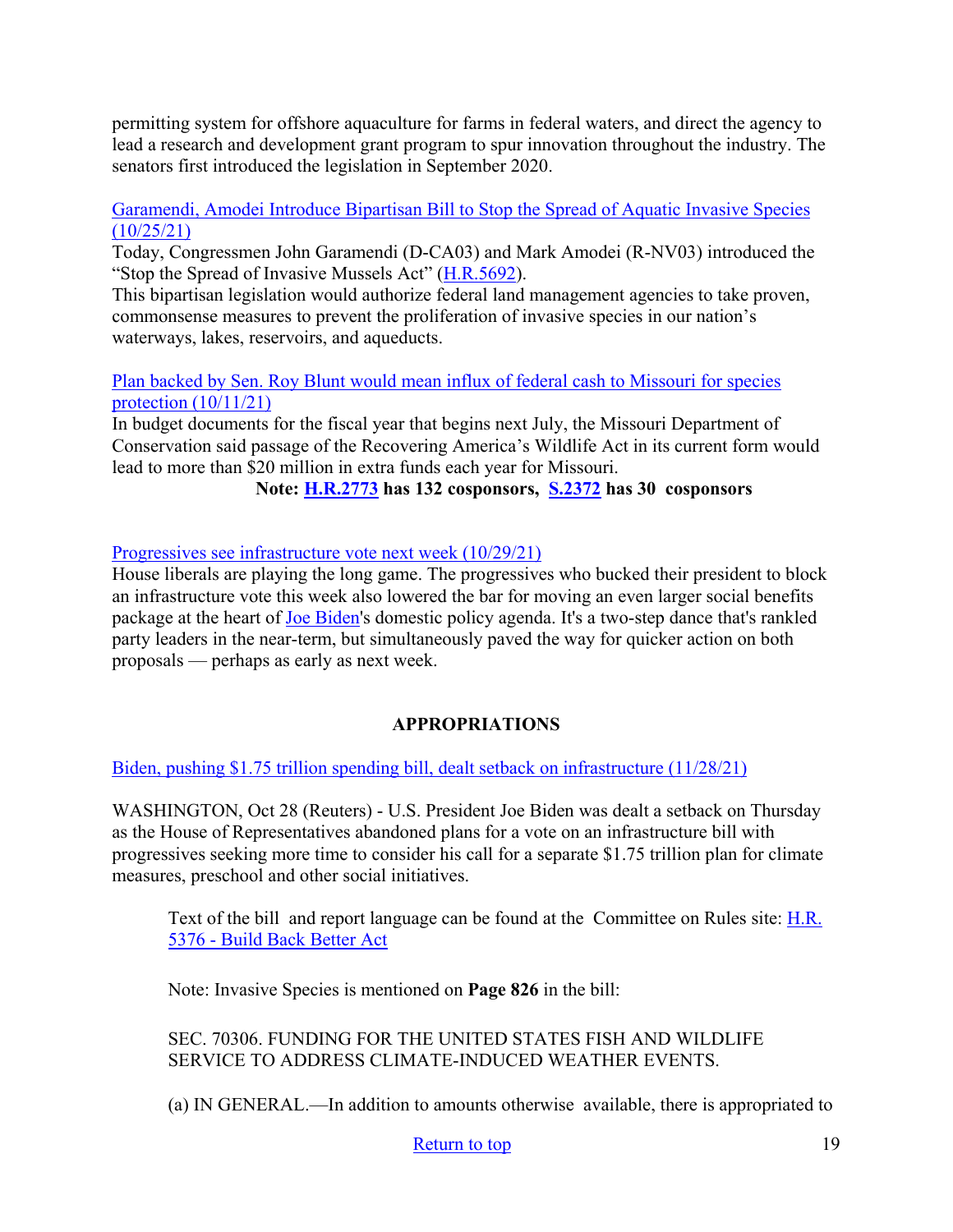the United States Fish and Wildlife Service for fiscal year 2022, out of any money in the Treasury not otherwise appropriated, \$242,500,000, to remain available until September 30, 2026, to make direct expenditures, award grants, and enter into contracts and cooperative agreements for the purposes of rebuilding and restoring units of the National Wildlife Refuge System and State wildlife management areas, including by—

(1) addressing the threat of  $invasive species;$ 

(2) increasing the resiliency and capacity of habitats and infrastructure to withstand climate-induced weather events; and

(3) reducing the amount of damage caused by climate-induced weather events. The United States Fish and Wildlife Service may provide grants under this subsection with no cost-share requirement.

#### **Invasive Species is mentioned in report language in Book 2** [PDF](https://www.govinfo.gov/content/pkg/CRPT-117hrpt130/pdf/CRPT-117hrpt130-pt2.pdf)

**Page 1521** 22) \$50,000,000 for the Forest Health Monitoring Program of the Forest Service for activities and tactics to reduce the spread of *invasive species* on non-Federal forested land; ) \$2,250,000,000 to be used for staffing, salaries, and other workforce needs and expenses to support the development of a Civilian Climate Corps

**Page 1888**: EC. 70608. FUNDING FOR THE UNITED STATES FISH AND WILDLIFE SERVICE TO ADDRESS CLIMATE-INDUCED WEATHER EVENTS.

(a) IN GENERAL.—In addition to amounts otherwise available, there is appropriated to the United States Fish and Wildlife Service for fiscal year 2022, out of any money in the Treasury not other-wise appropriated, \$100,000,000, to remain available until September 30, 2031, except that no amounts may be expended after September 30, 2031, for the purposes of carrying out the Fish and Wildlife Act of 1956 (16 U.S.C. 742a) and the Fish and Wildlife Coordination Act (16 U.S.C. 661), through direct expenditure, contracts, grants, and cooperative agreements, for the purposes of rebuilding and restoring units of the National Wildlife Refuge System, other Federal public assets, and State wildlife management areas including by addressing the threat of invasive species, increasing the resiliency and capacity of habitats and infrastructure to withstand weather events, or reducing the amount of damage caused by those events. None of the funds provided by this section shall be subject to cost-share requirements. (b) ADMINISTRATIVE EXPENSES.—Of the funds provided by this section, no more than 2 percent shall be used for administrative costs to carry out this section.

#### [Democratic appropriations bills would increase environmental funding by \\$6B \(10/18/21\)](https://thehill.com/policy/energy-environment/577254-democratic-appropriations-bills-would-increase-environmental)

An appropriations bill unveiled Monday by Senate Appropriations Committee Chairman Patrick Leahy (D-Vt.) would increase funds for the Interior Department and other environmental agencies by \$6 billion compared to 2021 levels… The appropriations bill would also increase funding for environmental justice, a major stated priority of EPA Administrator Michael Regan,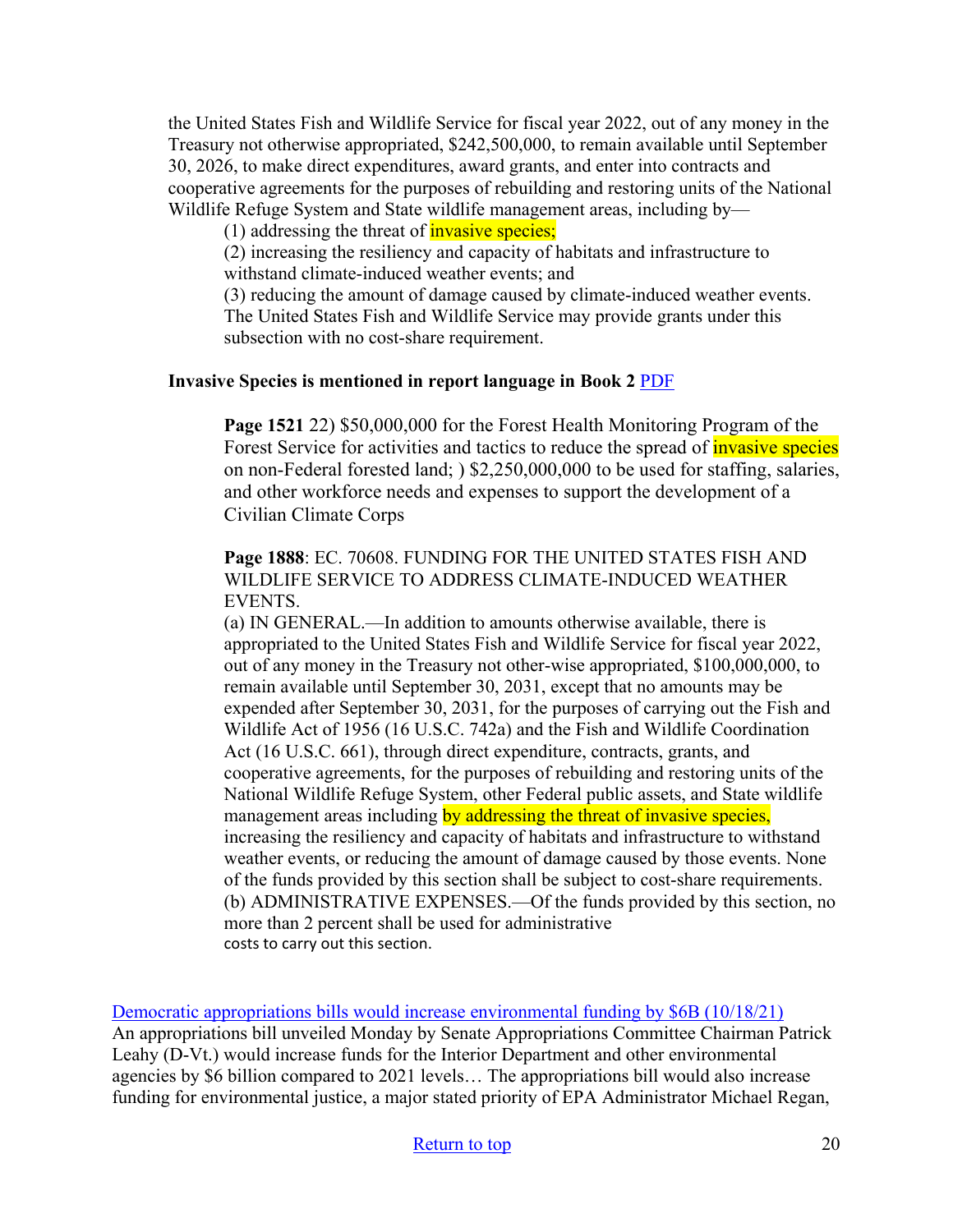from \$12 million to more than \$200 million. After an unprecedented wildfire season in the Western and Northwestern U.S., the bill would also provide \$3.845 billion for wildfire suppression, \$2.45 billion of which would go to the Wildfire Suppression Operations Reserve Fund.

#### [Senate Democrats release 9 spending bills \(10/18/21\)](https://www.appropriations.senate.gov/news/majority/chairman-leahy-releases-remaining-nine-senate-appropriations-bills)

Senate Appropriations Committee Chairman Patrick Leahy (D-Vt.) Monday released the remaining nine Fiscal Year 2022 Appropriations Bills. Monday's announcement follows months of Leahy calling for bipartisan, bicameral negotiations with the White House on topline spending and the successful, bipartisan passage of the Energy & Water, Military Construction and Veteran's Affairs, and Agriculture and Rural Development appropriations bills out of the Committee back in August.

*Explanatory Statements* [AKA Report Language] with some of the AIS related language are below:

#### **NOAA**

[Bill Text](https://www.appropriations.senate.gov/download/cjsfy2022_final) [Bill Summary](https://www.appropriations.senate.gov/download/cjs-summary-) [Explanatory Statement:](https://www.appropriations.senate.gov/download/cjsrept_final)

**Page 49:** Aquatic Invasive Species. —The Committee directs NOAA to establish the Coastal Aquatic Invasive Species Mitigation Grant Program and Mitigation Fund, as authorized by the Vessel Incident Discharge Act of 2018 (Public Law 115–282).

#### **INTERIOR**

[Bill Text](https://www.appropriations.senate.gov/download/intfy2022_final) [Explanatory Statement](https://www.appropriations.senate.gov/download/intrept_final) [Bill Summary](https://www.appropriations.senate.gov/download/interior-summary-)

#### **USFWS**

**Page 28:** Aquatic Invasive Species. —The Committee recommends \$43,211,000 for aquatic invasive species activities, \$2,052,000 above the enacted level and \$2,100,000 below the budget request. Within these funds, \$5,088,000 has been provided to implement section  $5(d)(2)$  of the Lake Tahoe Restoration Act (Public Law 106–506), an increase of \$1,000,000 above the enacted level and budget request. \$3,500,000 is provided for mussel eradication. Within the funding provided, \$1,000,000 is for research on hydrilla, eel, and milfoil invasive grasses.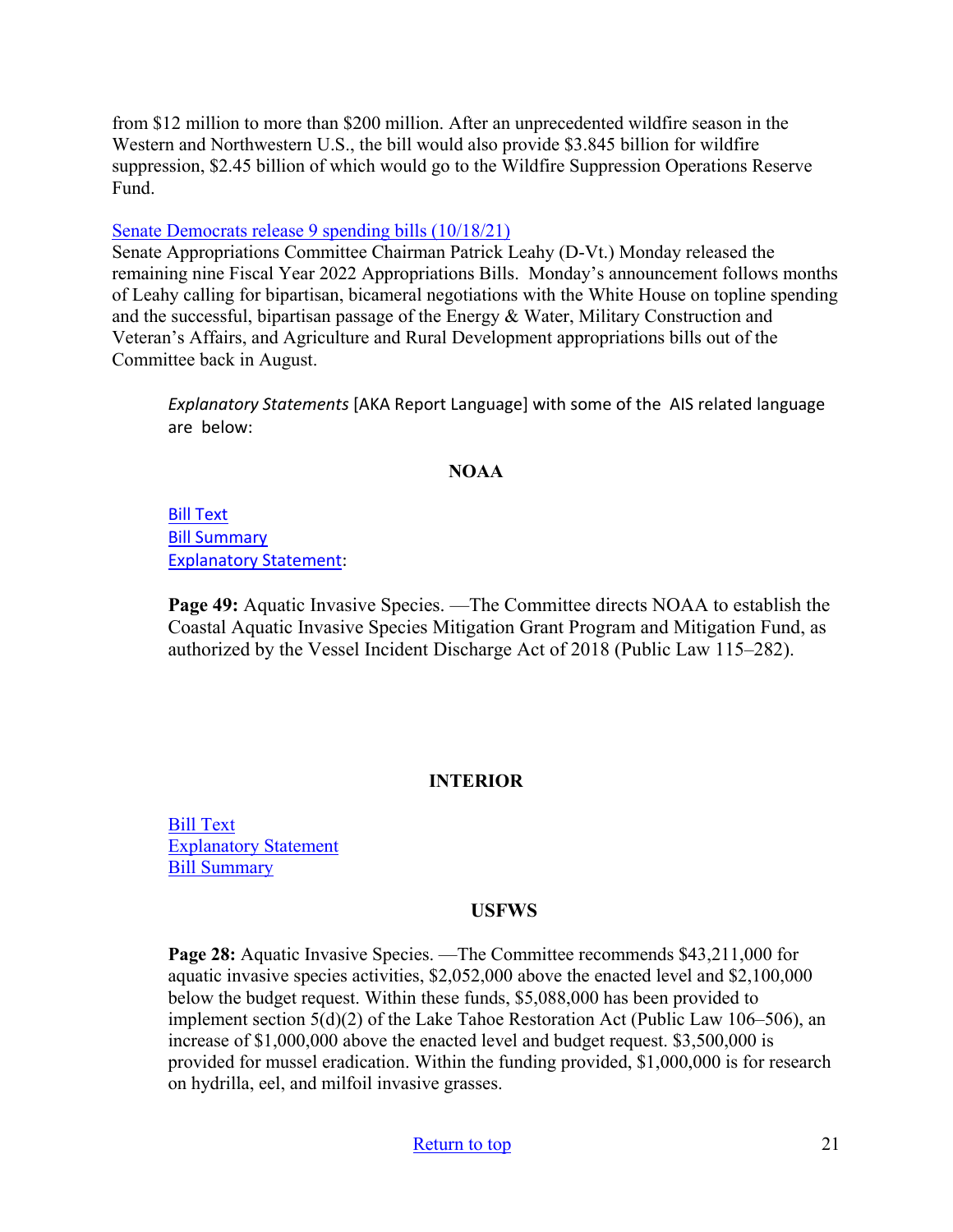**Page 29**: Non-Intrusive Zebra Mussel Elimination. —The Committee recommends \$3,500,000 for zebra mussel eradication. The Committee is aware of the environmental and economic threat posed by invasive quagga and zebra mussels.

Asian Carp. —The Committee recognizes the importance of the work conducted by the Service to combat the serious threat of Asian carp and recommends \$25,000,000 for Asian carp activities. This funding is aimed at protecting and enhancing Asian carp activities in the Great Lakes to prevent them from entering and establishing in the Great Lakes. Funding provided should also be used to control Asian carp in the Mississippi River and its Sub-basins, including the Upper Mississippi River Subbasin; Missouri River Sub-basin; Arkansas-Red-White River Sub-basin; Lower Mississippi River Sub-basin; Tennessee Cumberland Sub-basin; and Ohio River Subbasin, including in Kentucky Lake, Lake Barkley, and the Ohio River. The Service should consider the utility of creating a dedicated funding source to increase the intensity and geo-graphic scope of efforts to prevent entry into the Great Lakes and control in areas where Asian carp are currently located. Additionally, \$4,400,000 is provided for implementation of State Aquatic Nuisance Species management plans to help control the spread of Asian carp.

Invasive Species. —The Committee is aware that work is ongoing in several regions to address the threats posed by aquatic invasive species and directs the Service to continue to make available competitive grant funding for projects to eliminate these destructive, non-native species. Prioritization of Combatting Invasive Plant and Animal Species. —Invasive plant and animal species are a pervasive problem affecting communities across the Nation. Invasives, such as the Asian carp, quagga and zebra mussels, emerald ash borer, Eurasian milfoil, elodea, and the Hemlock Woolly Adelgid threaten our natural resources and wreak havoc on the communities and industries that rely upon them. Preventing invasive species from gaining a foothold in our communities and suppressing established species is of utmost importance. The Committee makes several increases to programs designed to combat invasive species before and after they become a problem. The Committee encourages the Service to support research, monitoring, mitigation, and outreach efforts in all regions.

## **USGS**

**Page 43** Biological Threats and Invasive Species Research Program. —The bill provides \$44,031,000 for the Biological Threats and Invasive Species Research Program, \$5,782,000 above the enacted level and \$80,000 above the budget request. Of the funds provided, the Committee recommends maintaining funding at the fiscal year 2021 enacted level of \$3,748,000 for White-nose syndrome [WNS] research. The direction found in Senate Report 116–123 is continued for WNS.

The bill provides \$11,000,000 to address Asian Carp issues in the Great Lakes and Upper Mississippi River Basin. In order to effectively control the spread of Asian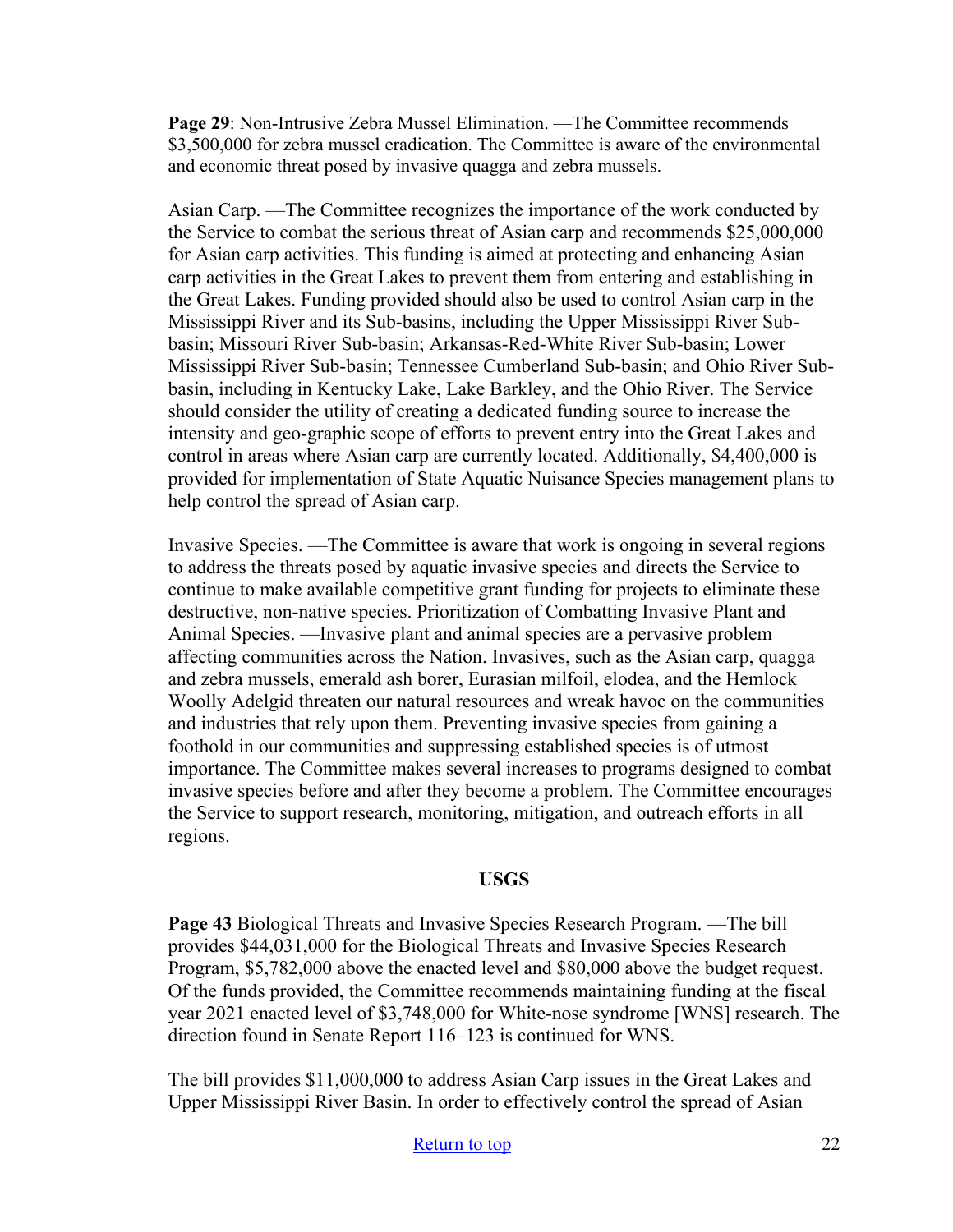Carp, the Committee expects all six sub-basins of the Mississippi River Basin will be included in funding opportunities.

**Page 44:** The Committee notes the grave ecological threats and public nuisance posed by many invasive species and directs the Survey to prioritize research, detection, and response efforts on invasive species with extremely high impacts on natural resources, native wildlife populations, and public access and enjoyment, including Burmese Pythons in the Florida Everglades and Big Cypress Swamp, as well as Lionfish in the Gulf of Mexico, Caribbean, and South Atlantic waters.

**Page 49:** Water Resources Research Act Program. —The bill provides \$15,000,000 for the Water Resources Research Act (Public Law 88–379) Program, \$4,000,000 above the enacted level and \$4,000,000 above the budget request. The recommendation includes \$1,500,000 for research on the control and management of aquatic invasive species in the Upper Mississippi River region.

### **EPA**

**Page 86:** Great Lakes and Lake Champlain Invasive Species Program. — The Committee appreciates receiving the Agency's recent plan on its previous and planned actions to implement the Great Lakes and Lake Champlain Invasive Species Program as authorized by the Vessel Incident Discharge Act (Public Law 115–282). In fiscal year 2022, the Committee expects the Agency to implement its plan expeditiously and directs the Agency to continue to use funds from the appropriate Geographic Programs to address invasive species in the Great Lakes and Lake Champlain.

**An AIS federal legislative table is posted on the web on the** [www.westernais.org](http://www.westernais.org/) **website. Go to<https://www.westernais.org/federal-provincial-regulations> and see** *AIS Legislative Tracker*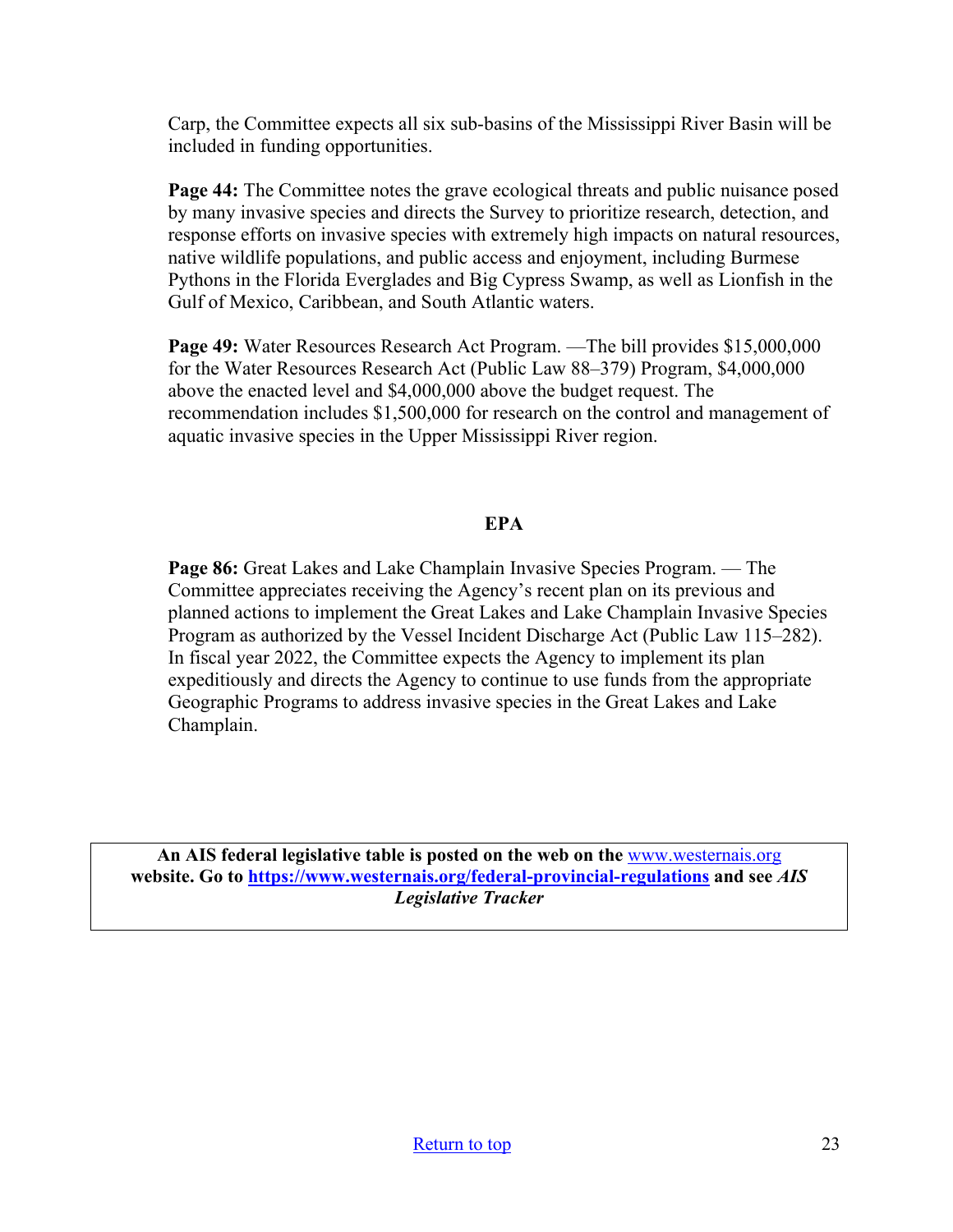## <span id="page-23-0"></span>**TRAININGS, WEBINARS, CONFERENCES AND MEETINGS**

#### **Archived Materials**

The Western Regional Panel On ANS Virtual Annual Meeting was held the week of September 21-24. Many thanks to the Annual Meeting Planning team, our presenters and moderators to helping to create a successful meeting. If you missed any presentations or would like to revisit them check out the [WRP on ANS's YouTube Channel](https://www.youtube.com/channel/UC_cCPHPfa6GtFvVzjoJc2CQ) to watch

**Events: Webinars, Trainings, Conferences and Meetings**

## **Watercraft Inspection Training**

Level 1 Virtual Training - January 25–26, 2022 (2 days) 8am-noon PST; [\[Register Here\]](https://us02web.zoom.us/meeting/register/tZAkfuuqrjMtGdE-3JkpwtYRsat5pIzbttla) Level 1 Virtual Training - February 22-23, 2022 (2 days) 8am-noon PST; [\[Register Here\]](https://us02web.zoom.us/meeting/register/tZYrfuCsqD4qHNE2BOiqfC0RIGgYVmJwGHlD) Level 1 Virtual Training - March 22-23, 2022 (2 days) 8am-noon PST; [\[Register Here\]](https://us02web.zoom.us/meeting/register/tZcpcO-hpz8jGNJ6Weax-__pDobzlIzmahMU)

- Level 2 Virtual Training - November 2-4, 2021 (3 days) 8am-noon PST; [\[Register](https://us02web.zoom.us/meeting/register/tZAlcOuoqTkrG9xGOjP0h3ywaBfCJUv_dXh1) Here] Level 2 Virtual Training - January 25–27, 2022 (3 days) 8am-noon PST; [\[Register Here\]](https://us02web.zoom.us/meeting/register/tZAkfuuqrjMtGdE-3JkpwtYRsat5pIzbttla) Level 2 Virtual Training - February 22-24, 2022 (3 days) 8am-noon PST; [\[Register Here\]](https://us02web.zoom.us/meeting/register/tZYrfuCsqD4qHNE2BOiqfC0RIGgYVmJwGHlD) Level 2 Virtual Training - March 22-24, 2022 (3 days) 8am-noon PST; [\[Register Here\]](https://us02web.zoom.us/meeting/register/tZcpcO-hpz8jGNJ6Weax-__pDobzlIzmahMU)

Level 3 Virtual Training - January 11-13, 2022 (3 days) 9am - 5pm PST; [\[Register Here\]](https://us02web.zoom.us/meeting/register/tZUlceusrz8tEtxpkyyr9PfPy9piCHkIki8K) Level 3 Virtual Training - February 8-10, 2022 8 am to 4 pm PST; [\[Register Here\]](https://us02web.zoom.us/meeting/register/tZYqd-6oqzwiEtW6Wi8APl6yvFnI3kX8wASM) Level 3 Virtual Training - March 8-10, 2022 8 am to 4 pm PST; [\[Register Here\]](https://us02web.zoom.us/meeting/register/tZIqcOCspjgoGNZwELYrMT8J9RJzGDf94Aza)

-

For more information go to<https://www.westernais.org/> (under the "Training" tab) or contact Quagga D @ (702)236-3814 or [quaggadee@cox.net](mailto:quaggadee@cox.net)

*Because of continued concerns due to COVID-19 upcoming meetings and events listed below may be postponed, cancelled or converted to teleconferencing events. Please check directly with the organizers of these events for the most up-to-date information.*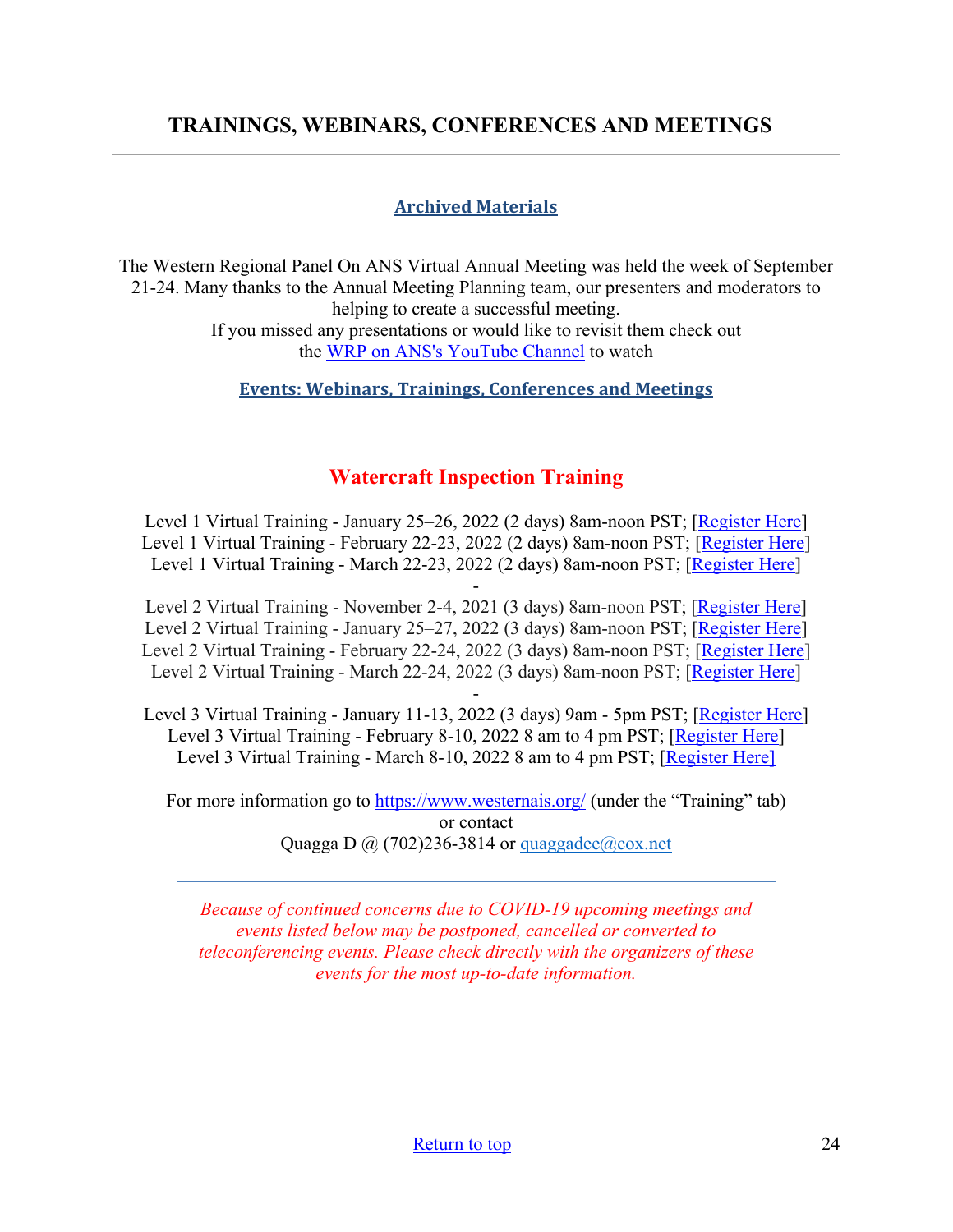## **2021**

### November

[Alaska Invasive Species Workshop](https://uaf.edu/ces/invasives/conference/?utm_medium=email&utm_source=govdelivery) November 3-4, 2021; Anchorage, Alaska and virtual

AFS has changed the dates for the 151st [AFS Annual Meeting](https://fisheries.org/) in Baltimore to November 6-10, 2021, from the original date of August 8-12. Please note that this is a Saturday to Wednesday meeting schedule rather than the traditional Sunday to Thursday. This change is being made with the desire to safely host an in-person meeting and to celebrate our 150th anniversary, albeit one year late. The meeting will also include remote participation options and AFS will transition to a full virtual option should the COVID-19 situation make that the appropriate and safe choice. New deadlines will be provided soon for symposium and abstract submissions. Please check the meeting website for updates.

Valuing Water: Economics, Ecology, & Culture 41st International Symposium of the [North American Lake Management Society](https://www.nalms.org/) November 15–18, 2021 • Oklahoma City, Oklahoma

[Aquatic Nuisance Species Task Force Meeting](https://www.fws.gov/anstaskforce/meetings.php) November 16-18, 2021; Virtual Meeting

[NAISMA Webinar: USGS and USFWS collaborative project to conduct a national horizon scan](https://naisma.org/programs/professional-development/webinars/?utm_medium=email&utm_source=govdelivery)  [for organisms in trade](https://naisma.org/programs/professional-development/webinars/?utm_medium=email&utm_source=govdelivery) - November 17, 2021 - 1 p.m. CT

The focus of this project is to conduct a global horizon scan to help identify alien vertebrate species within the Organisms in Trade Pathway at greatest risk of entering the country, establishing populations, and becoming invasive in the U.S. Our work will address arrival, establishment, and impact via consideration of propagule pressure, climatic similarity to occupied range, and prior invasion history of the focal species and its relatives, respectively.

[Innovations in Invasive Species Management Conference and Training](https://www.invasiveplantcontrol.com/conference21/)

We welcome everyone back to the Gaylord Opryland Resort and Convention Center in Nashville, TN for the 4th annual 2021 Innovations in Invasive Species Conference. When: November 29th through December 2nd, 2021

## **December**

[Northeast ANS Regional Panel Fall Meeting](https://www.northeastans.org/index.php/home/meetings-and-panel-information/?utm_medium=email&utm_source=govdelivery) December 3, 2021 and December 8, 2021; Virtual Meeting

[Delta Invasive Species Symposium December 15, 2021](https://us06web.zoom.us/webinar/register/WN_ySWjLFgPRUuRI-aM8PNQYQ)

The bi-annual Symposium is a forum for Delta managers, researchers, and decision-makers to meet, share and synthesize information, and communicate best practices and lessons learned.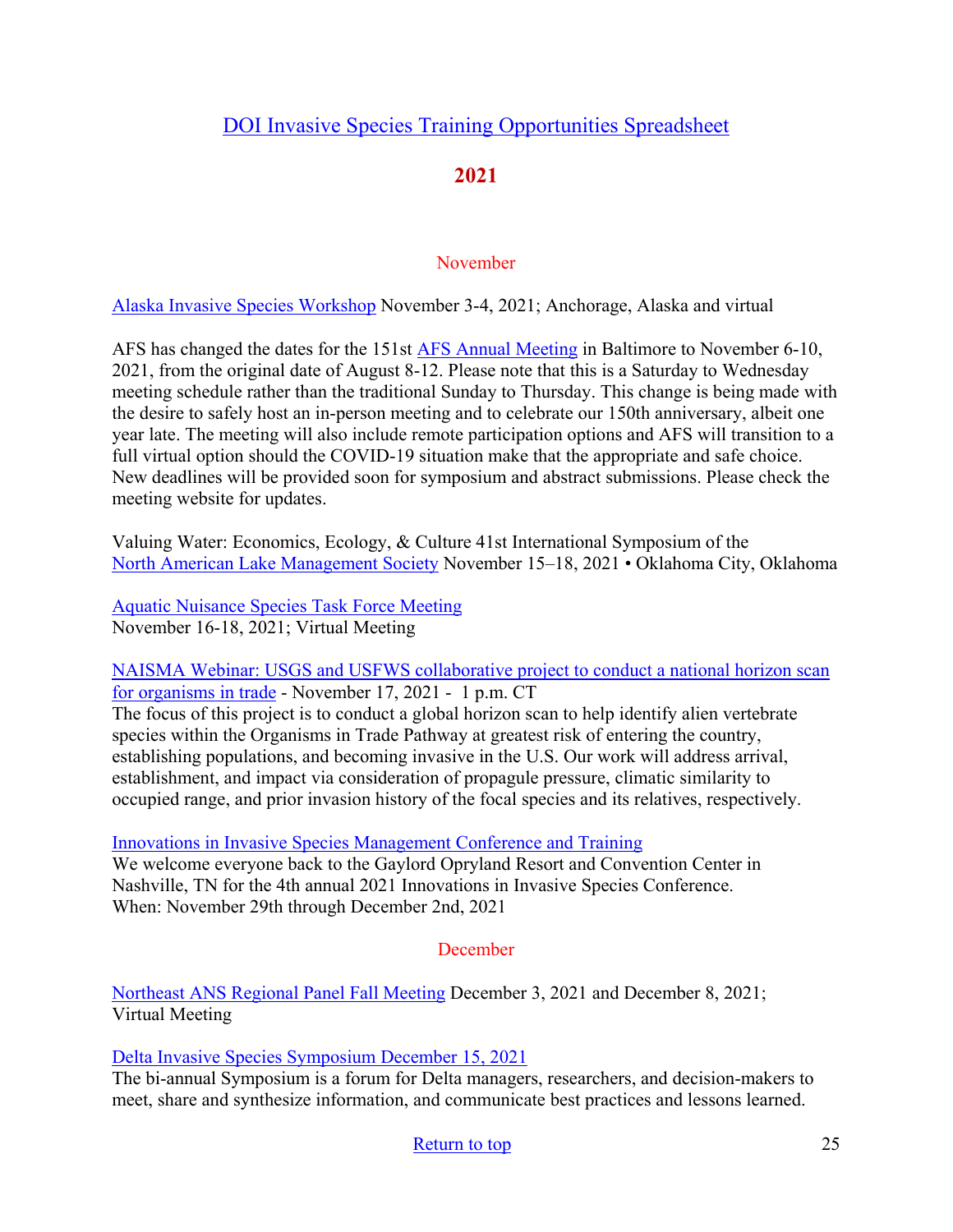This year's Symposium will focus on early detection and rapid response (EDRR) to invasive species. The virtual event will take place on December 15, 2021, from 9:00 a.m. thru 2:30 p.m. The Symposium will highlight EDRR lessons learned, current EDRR efforts across the Delta and beyond, and future challenges and solutions for EDRR work. The Symposium will consist of invited talks, a panel discussion, and an opportunity for participants to provide feedback on the draft Delta EDRR Framework being developed by the Delta Interagency Invasive Species Coordination (DIISC) Team. The Delta Interagency Invasive Species Coordination (DIISC) Team plans and facilitates the biannual Symposium.

Dec 15, 2021 09:00 AM in Pacific Time (US and Canada)

## 2022

#### **January**

The next meeting of the 100th Meridian Initiative Columbia River Basin AIS Team will be Tuesday, January 11 and Wednesday, January 12, 2022.Contact Paula Hotaling for further information @ [PHotaling@psmfc.org.](mailto:PHotaling@psmfc.org) See<https://www.westernais.org/coordination>for past meeting minutes and presentations.

#### February

[2022 Midwest Fish and Wildlife Conference,](http://www.midwestfw.org/html/call-for-symposia.shtml) February 13-16, Des Moines IA

[National Invasive Species Awareness Week](https://www.nisaw.org/?utm_medium=email&utm_source=govdelivery) February 28, 2022 – March 4, 2022

April

April 18-22 ICAIS Oostende Belgium: The [International Conference on Aquatic Invasive](http://www.icais.org/)  [Species \(ICAIS\)](http://www.icais.org/) is the most comprehensive international forum to address new and emerging issues related to aquatic invasive species in freshwater, marine and estuarine environments. ICAIS provides an international platform for the presentation of aquatic invasive species research that pertains to species biology, risk assessment, prevention, management and control methods, ecological and ecosystem impacts and restoration, outreach and policy.

#### May

Mark your calendars for the [Joint Aquatic Sciences Meeting](https://jasm2022.aquaticsocieties.org/) in Grand Rapids, Michigan, May 14-20, 2022. The meeting will be held at the DeVos Place convention center and it is organized by the Consortium of Aquatic Science Societies (CASS).

[11th International Conference on Marine Bioinvasions](https://www.marinebioinvasions.info/?utm_medium=email&utm_source=govdelivery#:%7E:text=The%20Society%20for%20the%20Study,between%2015%2D19%20May%202022.) May 15-19, 2022; Annapolis, Maryland

**\_\_\_\_\_\_**